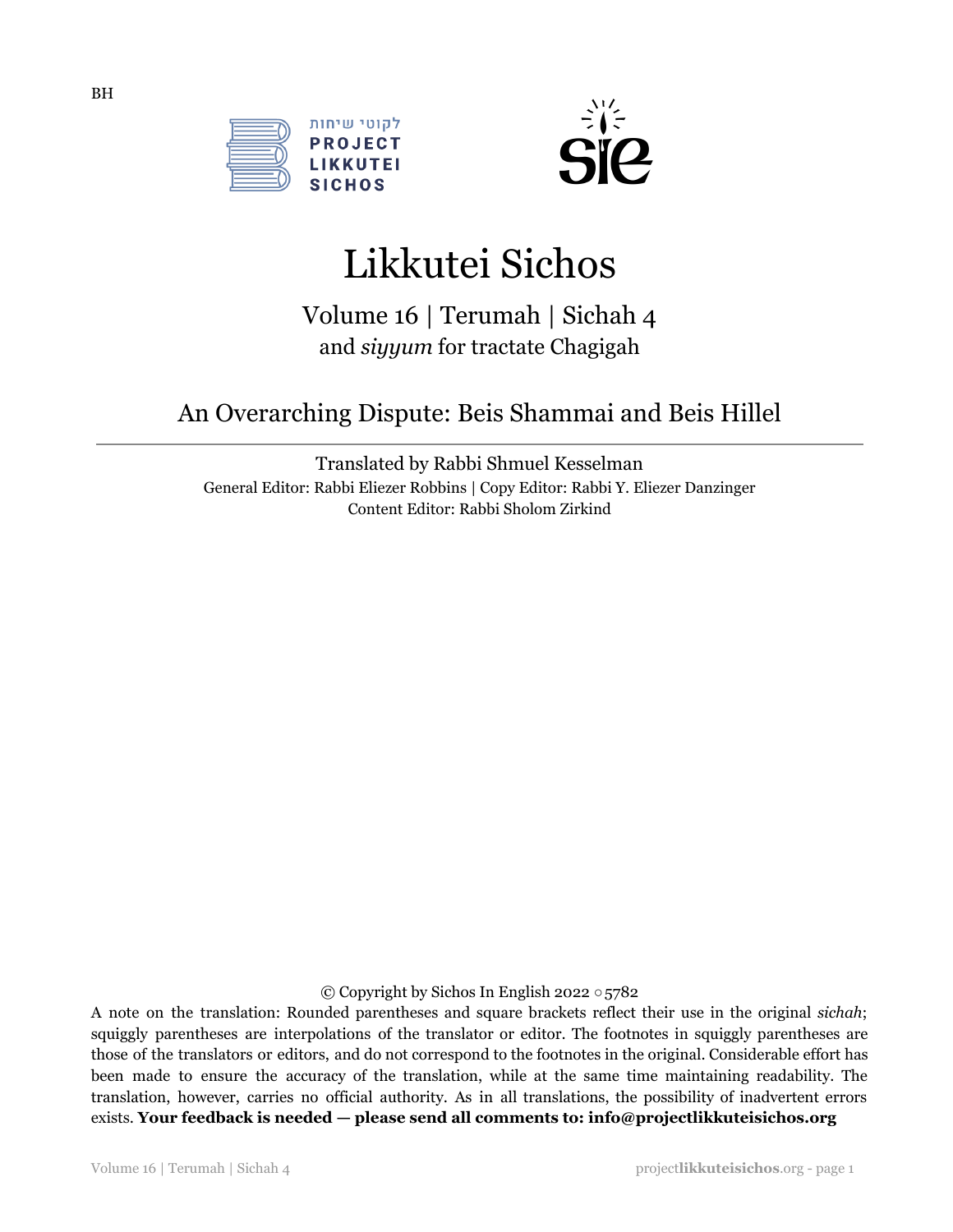I WILL DWELL IN THEM

Concerning the command to build the *Mishkan*<sup>1</sup> and the Temple, the verse says,<sup>2</sup> "They shall make Me a Sanctuary." In this same verse, the Torah immediately spells out the intention and purpose of this building: "**So that I will dwell in them**," that is, so the Divine Presence should dwell in the *Mishkan* and in the Temple.

One of the primary forms of service performed in the Temple was the avodah<sup>3</sup> of offering sacrifices.<sup>4</sup> As Rambam writes,<sup>5</sup> the purpose of the *mitzvah* to build the Temple is "...to serve {Hashem}. In the Temple, we offer sacrifices and constantly have fire burning {on the Altar}." Thus, it is clear that the Outer Altar upon which the sacrifices were offered (the end of our *parshah*<sup>6</sup> discusses this altar) and the Inner Altar<sup>7</sup> (the commands relating to this altar are recorded at the end of *parshas Tetzaveh*)<sup>8</sup> were among the primary utensils of the Temple.

Regarding the verse, "They shall make Me a Sanctuary," our Sages say, 9 "Scripture does not say, 'in it,' but rather, 'in them' — in every single Jew." Meaning, every Jewish person must serve as a Sanctuary {to Hashem's Presence}. Thus, it is clear that through his *avodah*, every Jewish person needs to make himself fit for the Divine Presence to rest in the "Temple" within him, so to speak.

<sup>1</sup> {The portable temple constructed by Moshe in the desert, and the temples in Gilgal, Shiloh, Nov, and Givon, before the Temple was built in Yerushalayim.}

<sup>2</sup> *Shemos* 25:8.

<sup>3</sup> {Divine service.}

<sup>4</sup> See *Maamar Basi LeGani 5710*, beg. of ch. 2 and beg. of ch. 3; see *Ramban* (*Kisvei HaRamban*, vol. 1, p. 163, "*Drashas Toras Hashem Temimah*"): "In the *Mishkan*, the Divine Presence rested only by means of the sacrifices... and also in the Temple — its choice {as a place for Hashem's Presence came about} by means of sacrifice"; see *Likkutei Sichos*, vol. 11, p. 125, ff., and fn. 63.

<sup>6</sup> *Shemos* 27:1, ff. <sup>5</sup> Rambam's *Sefer HaMitzvos*, positive *mitzvah* 20; *Mishneh Torah*, "*Hilchos Beis Habechirah*," ch. 1, par. 1.

<sup>7</sup> See *Maamar Basi LeGani 5710*, beg. of ch. 3: "Since the primary *avodah* in the *Mishkan* and the Temple… was the offering of sacrifices **and particularly, offering incense**" (which was offered on the Golden {Inner} Altar).

<sup>8</sup> *Shemos* 30:1 ff.

<sup>9</sup> *Reishis Chochmah* (*Shaar HaAhavah*, ch. 6, s.v., "*ushnei pesukim"*); *Shelah* (*Shaar HaOsiyos*, "*os lamed*," et al.); see references in *Likkutei Sichos*, vol. 11., p. 109, fn. 10.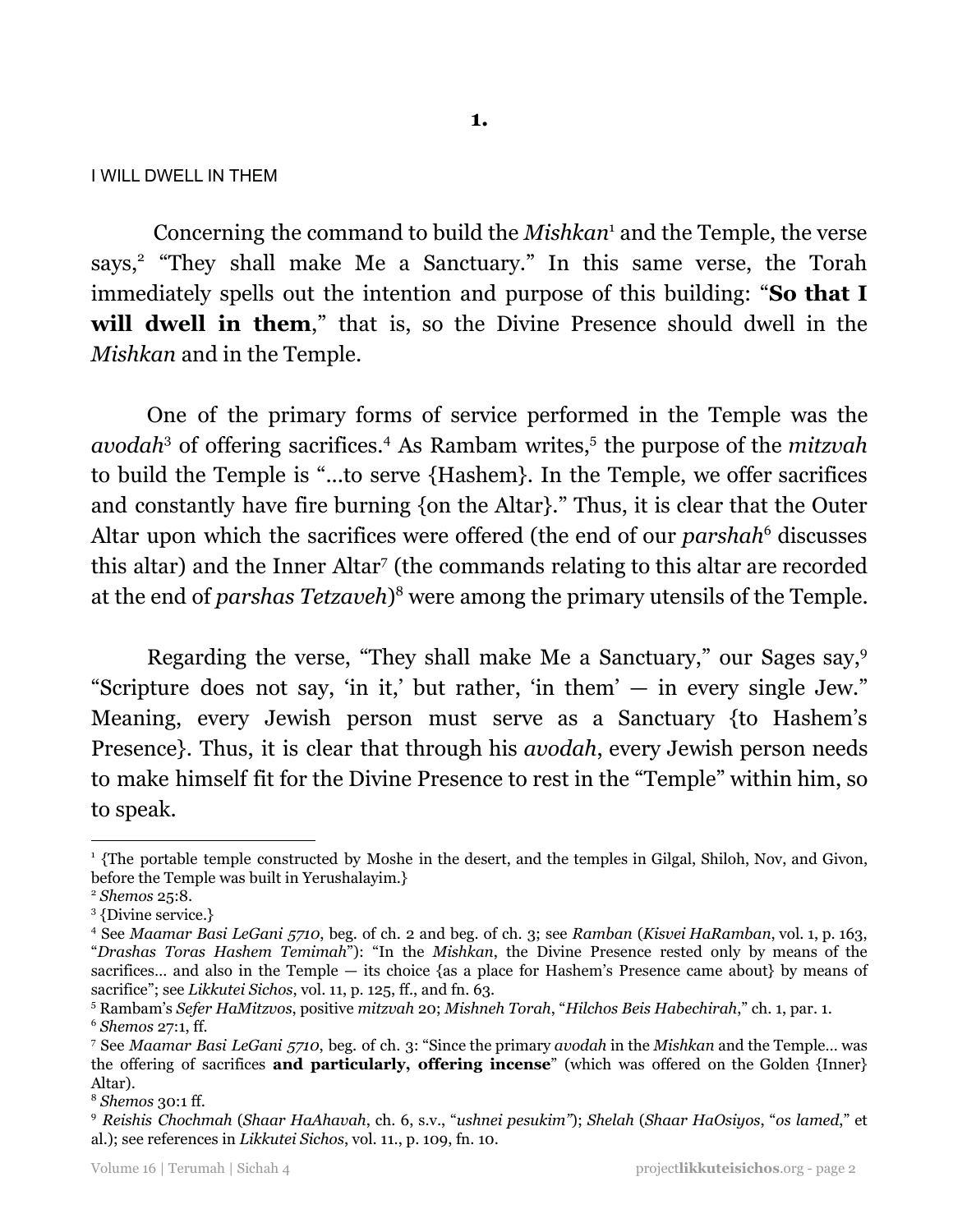Among the places where our Sages discuss both altars, and emphasize their connection to the inward Temple and *Mishkan* of every Jew, is at the conclusion of tractate *Chagigah*.

**2.**

RABBI ELIEZER, THE SAGES, RASHI, AND RAMBAM

The (conclusion of the) final *mishnah* in *Chagigah* says: 10

All the utensils that were in the Temple required immersion except for the Golden Altar<sup>11</sup> and the Copper Altar,<sup>12</sup> because they are considered like earth;<sup>13</sup> these are the words of Rabbi Eliezer. But the Sages say: Because they are plated.<sup>14</sup>

(After the festival, all the utensils of the Temple needed to be immersed, for they became *tamei*<sup>15</sup> by coming into contact with the common folk.<sup>16</sup>)<sup>17</sup>

The *Gemara*<sup>18</sup> explains Rabbi Eliezer's opinion: How do we know that the altars are considered like earth (and are, therefore, insusceptible to *tumah<sup>19</sup>*)?

The Copper Altar {is like earth}, as it says,<sup>20</sup> "An altar of earth you shall make for Me."<sup>21</sup> The Golden Altar {is like earth}, as it says:<sup>22</sup> "The *menorah* and the altars." {"Altars," in plural, indicates that} the altars are compared to each other. $23$ 

<sup>10</sup> {*Chagigah* 26b.}

<sup>&</sup>lt;sup>11</sup> {Referred to earlier in this *sichah* as the Inner Altar.}

<sup>&</sup>lt;sup>12</sup> {Referred to earlier in this *sichah* as the Outer Altar.}

<sup>13</sup> {Just as earth is insusceptible to *tumah*, the altars were similarly insusceptible to *tumah*.}

<sup>&</sup>lt;sup>14</sup> {The altars were plated with gold and copper.}

<sup>&</sup>lt;sup>15</sup> {Ritually impure.}

<sup>17</sup> See *Rashi* to the *Mishnah* (*Chagigah* 26a, s.v., "*maavirin*"). <sup>16</sup> {"Amei haaretz" in the original Hebrew, denoting unlearned people who were not aware of, or not careful with, the laws of purity. Thus, our Sages considered them to be *tamei*, and any objects they touched as being defiled.}

<sup>18</sup> {*Chagigah* 27a.}

<sup>&</sup>lt;sup>19</sup> {Ritual impurity.}

<sup>20</sup> *Shemos* 20:21.

 $21$  {Comparing the altar to earth.}

<sup>22</sup> *Bamidbar* 3:31.

<sup>23</sup> {Therefore, just as the Copper Altar is insusceptible to *tumah*, the same is true regarding the Golden Altar.}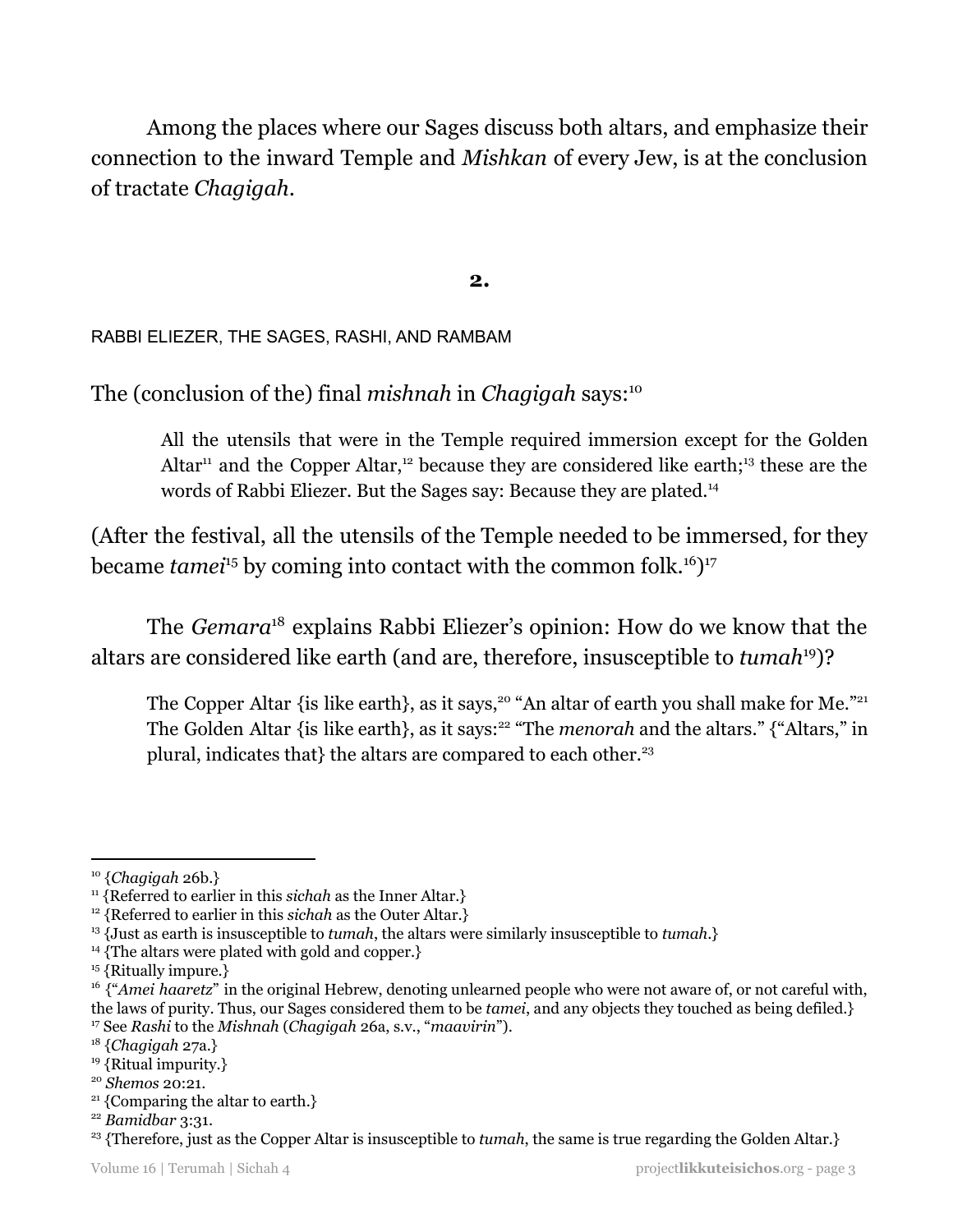The *Gemara* then goes on to address {the conclusion of the *Mishnah*}, "But the Sages say: It is because they are plated." (At this point in the discussion, the *Gemara* assumes that the intent of the Sages is to explain why the altars are *insusceptible* to *tumah*.) The *Gemara* asks:

On the contrary! Since they are plated, they *should* be susceptible to *tumah*! 24

(And Rashi explains: If not for the plating, they would remain *tahor<sup>25</sup>* as a result of being "a wooden utensil made to remain stationary.")<sup>26</sup> The *Gemara* then answers:

{Emend the *mishnah* and} say: But the Sages say that the altars *are susceptible* to *tumah*, because they are plated.

(Meaning, the Sages disagree with Rabbi Eliezer and maintain that the altars also became *tamei* because of their plating. The *Gemara* then offers another answer:)

And if you wish, I can say that {the text of our *mishnah* does not need to be amended, and} the Sages were questioning Rabbi Eliezer: What is your reasoning?<sup>27</sup> {Did you refrain from arguing that they are insusceptible to *tumah* based on their being wooden utensils made to remain stationary} because they are plated?<sup>28</sup> {This is incorrect, for} their plating is subordinate to them.<sup>29</sup>

Rashi understands this as follows: The Sages said to Rabbi Eliezer, "What is your reasoning?" Meaning, the rationale that Rabbi Eliezer is compelled to offer for the altars being *tahor* is specifically that the Torah calls the altars "earth," and the rationale that an altar is "a wooden utensil made to remain

<sup>25</sup> {Ritually pure.} <sup>24</sup> {The metal plating makes the entire altar considered as a metal utensil, and metal is susceptible to *tumah*.}

<sup>26</sup> Which is insusceptible to *tumah*, "for to be susceptible to *tumah*, it must be similar to a sack…," as the *Gemara* discusses earlier (*Chagigah* 26b).

<sup>27</sup> {Rabbi Eliezer cited the verse, "an altar of earth…" to teach that the altars are insusceptible to *tumah*, implying that it is *only* this verse that excludes them from susceptibility to *tumah*. Why is this so? (Rashi.)}

<sup>28</sup> {And therefore, they would be considered metal utensils, which *are* susceptible to *tumah*, even if they are made to remain stationary.}

<sup>&</sup>lt;sup>29</sup> {Thus, they are indeed considered wooden utensils made to remain stationary, and as such, they are insusceptible to *tumah*. Consequently, the verse "an altar of earth…" is not needed to prove that the altars are insusceptible to *tumah*. Although generally the status of a utensil *does* follow its plating, the Temple table and its altars are exceptions, as the *Gemara* derived earlier on *Chagigah* 27a.}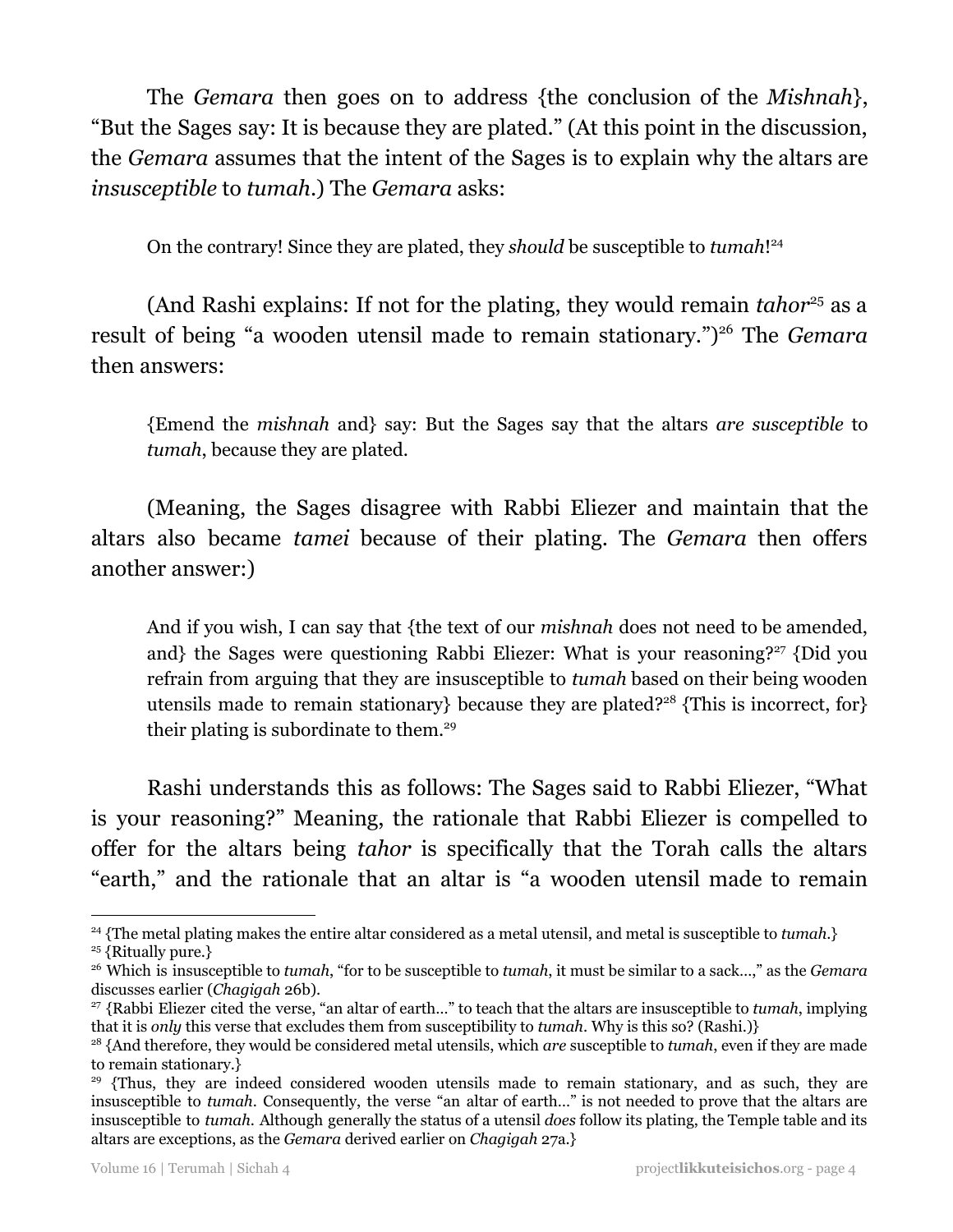stationary" is inadequate, since the altars were "**plated**," excluding them from the category of wooden utensils. The Sages responded, "their plating is subordinate to them." That is, since the Torah calls them wood, $30$  this means that their metal plating is subordinate to **them**. (They remain entirely within the category of wooden utensils) and therefore, they are insusceptible to *tumah*.

Rambam, however, understands<sup>31</sup> that the Sages did not say "because they are plated" to explain why the altars are seemingly susceptible to impurity according to Rabbi Eliezer. Rather the Sages said this in order to explain why according to **their view**, they are *tahor*. As *Sifra* says regarding the verse, "any utensils which work is done with them":<sup>32</sup> "I might think to include the coverings of utensils {among items that become susceptible to *tumah*}; it is, therefore, written 'with them,' excluding the coverings of utensils." Meaning, if this vessel is not used via its **main body**, but only by means of the covering (plating) of the utensil, it is insusceptible to *tumah*.

Indeed, as some explain Rambam's opinion:<sup>33</sup> Rambam understands the clause "their plating is subordinate to them" to mean that according to the Sages, plating would not be a reason to say that the vessel is impure (as Rabbi Eliezer maintains). On the contrary! The (metal) plating is a reason why the altars should remain *tahor* — being only a cover to the utensil, automatically, it is subordinate to the utensil and cannot cause it to become susceptible to *tumah*. On the other hand, from the perspective of the utensil itself (if it has a receptacle) it also cannot become *tamei*; since the utensil can only be used through and by the covering, the law is that a covered or plated utensil is insusceptible to *tumah*. 34

<sup>30</sup> {"The altar was of wood…." (*Yechezkel* 41:22).}

<sup>31</sup> Rambam's *Commentary on Mishnah*, tractate *Keilim*, ch. 11, *mishnah* 4; see *Mishneh Torah*, "*Hilchos Metamei Mishkav Umoshav,"* ch. 11, par. 11 (at the end).

<sup>32</sup> *Vayikra* 11:32.

<sup>33</sup> *Kesef Mishneh* commenting on *Rambam*, *Mishneh Torah*, "*Hilchos Keilim*," ch. 4, sec. 4, in the name of Rabbi Yosef Kurkus (also mentioned in *Tosafos Yom Tov* at the end of *Chagigah*).

<sup>34</sup> As Rambam writes, "*Hilchos Keilim*," ibid: "Similarly, a wooden or bone implement that has a receptacle, but which was plated with metal is *tahor* and it is insusceptible to *tumah*. The rationale is that the plating causes the implement itself to be considered insignificant and the plating itself is *tahor*, as explained."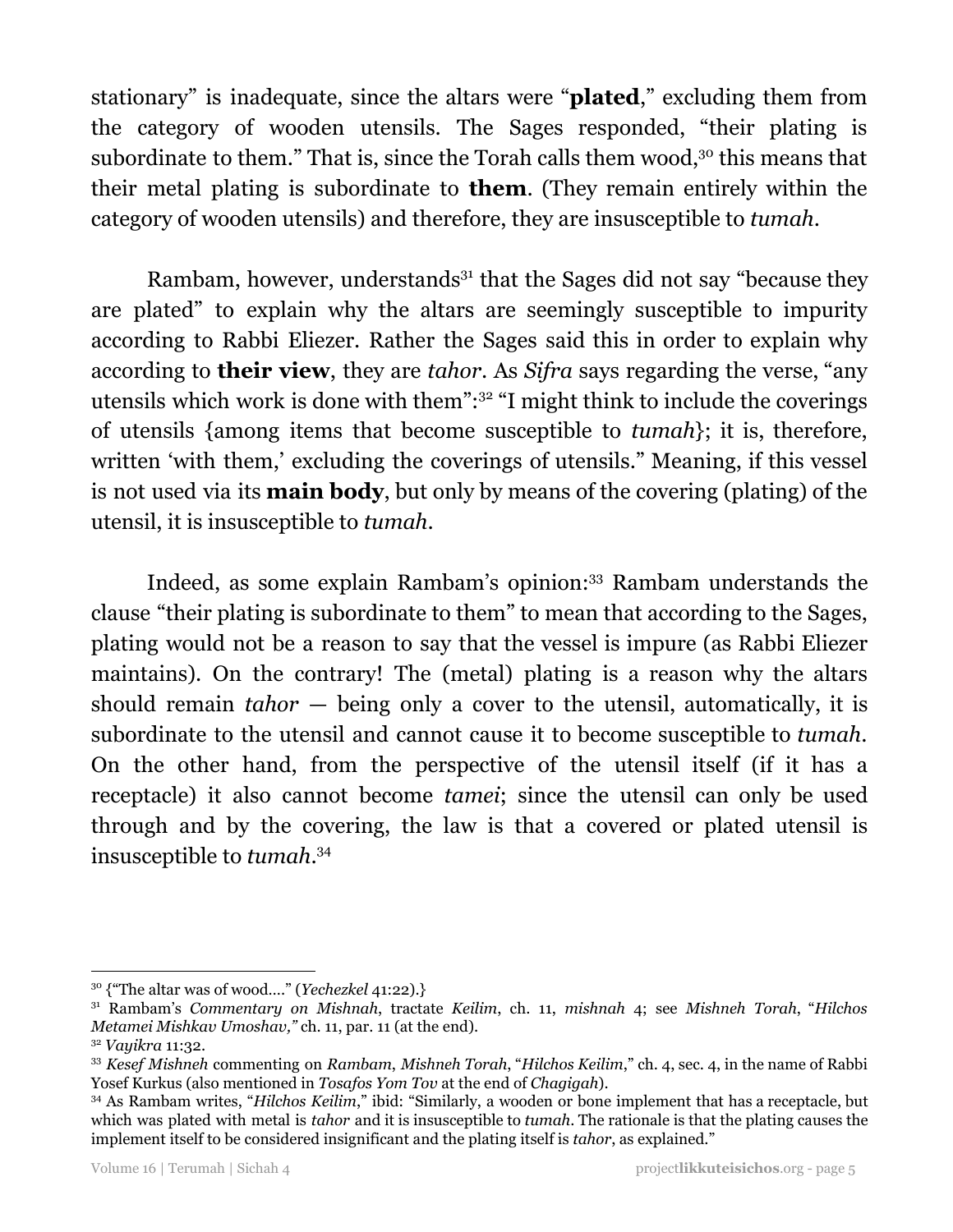Thus, we see that Rashi and Rambam disagree regarding the effect of plating according to the Sages. Rashi maintains that also according to the Sages, metal plating on a wooden utensil causes the utensil to become susceptible to *tumah* (however, the Sages maintain that the altars were unique because the **Torah** calls them wood). But Rambam maintains that the plating on a covered utensil makes it insusceptible to *tumah*, as mentioned above.

## We need to clarify:

What is the underlying rationale for the dispute between Rambam and Rashi (regarding the dispute between Rabbi Eliezer and the Sages)? Moreover, the *Gemara's* wording ("And if you wish, I can say that the Sages were questioning Rabbi Eliezer") conforms better with Rashi's viewpoint, as many of the commentators mention. 35

#### **3.**

CONNECTING THE BEGINNING AND END

There is a widespread custom<sup>36</sup>  $-$  when conducting a *hadran*<sup>37</sup>  $-$  to connect the beginning and end of the tractate. $38$  The reason for this is not only for the sake of polemics and intellectual stimulation,<sup>39</sup> but rather because the content of the beginning and end of the tractate are truly connected. So, too, in our case regarding the beginning and end of tractate *Chagigah* {there is a thematic connection between them}, as will be explained.

<sup>35</sup> See *Rosh* on *Keilim*, ch. 11, *mishnah* 4; see Rabbi Yosef Kurkus, and *Mishneh LaMelech* on *Mishneh Torah*, "*Hilchos Keilim*," ch. 4, par. 4.

<sup>36</sup> The *Achronim* note {a source for this in} *Berachos* 10a (beg.); *Tosafos*, loc. cit.; see *Sefer Viyhei Berachah*.

<sup>37</sup> {*Hadran*, lit., "we will return," is the opening word of the text recited upon completing a tractate. Thus, "a *hadran*" often involves completing the tractate of Talmud publicly and then offering an elucidation on the concluding passage of the tractate.}

<sup>&</sup>lt;sup>38</sup> Similar to the statement, "The beginning of the reading of the Torah always immediately follows its conclusion." (From the prayer recited upon calling the *Chasan Bereishis* to read from the Torah.)

<sup>39</sup> *Maharal* and *Shelah*, et al., strongly warned against this, as quoted in *Kuntres Eitz HaChaim*, ch. 31.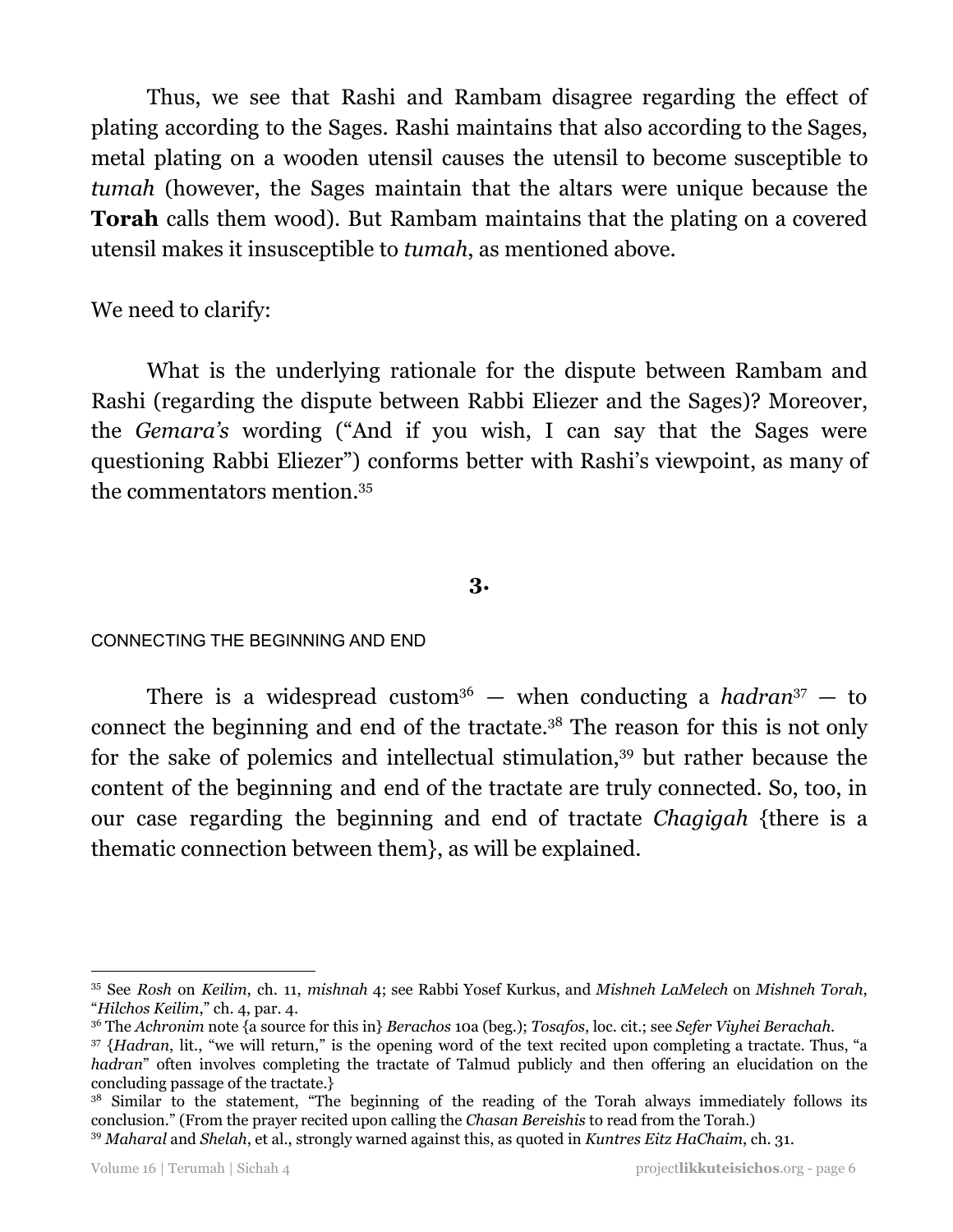#### THEY FOLLOW THEIR LINE OF REASONING

Perhaps we can offer the following explanation for Rambam: Rambam assumes that the particular dispute here between the Sages and Rabbi Eliezer since Rabbi Eliezer was a "*Shammuti*," a student of Beis Shammai <sup>40</sup> — conform with $41$  their opinions regarding a general concept that serves as the basis to many disputes between Beis Shammai and Beis Hillel.<sup>42</sup> Meaning, in many disputes between Beis Shammai and Beis Hillel, we find a common denominator underpinning their opinions, which holds true in many different topics and laws throughout the Talmud. Thus, we can presume that the basis of their disputes (in all these instances) is unrelated to the specifics of each dispute as it stands alone. Rather, they are all based on one principle, as the *Gemara* concludes in many places that the opinions expressed are consistent with the viewpoints of their authors. 43

We will now present illustrations<sup>44</sup>  $-$  with, at minimum, one dispute within each "*Seder*." 45

<sup>40</sup> *Shabbos* 130b, Rashi, s.v. "*Shammuti,*" *Tosafos* s.v., "*Rabbi Eliezer Shammuti*"; *Niddah* 7b, *Tosafos* s.v., "*Shammuti*."

<sup>41</sup> See *Beiszah* 34b, *Tosafos*, s.v., "*VeOmer*," who questions straightforwardly a dispute between Rabbi Eliezer and the Sages whereby, "they have taken the opposite opinions of Beis Shammai and Beis Hillel."

<sup>42</sup> See *Likkutei Sichos*, vol. 6 (p. 70, ff.); vol. 7 (p. 114, ff.); *Sefer Hasichos* 5748, vol. 2 (p. 647, ff.) regarding another basic and fundamental dispute between Beis Shammai and Beis Hillel. See *Mefaneiach Tzefunos*, ch. 1, sec. 3; and others.

<sup>43</sup> *Shabbos* 34b {et al}.

<sup>44</sup> {Of different disputes between Beis Shammai and Beis Hillel which share a common denominator.}

<sup>45</sup> {*Seder*, lit., "order." The six "Orders" of the *Mishnah*: *Zeraim, Moed, Nashim, Nezikin, Kodshim, Taharos*.}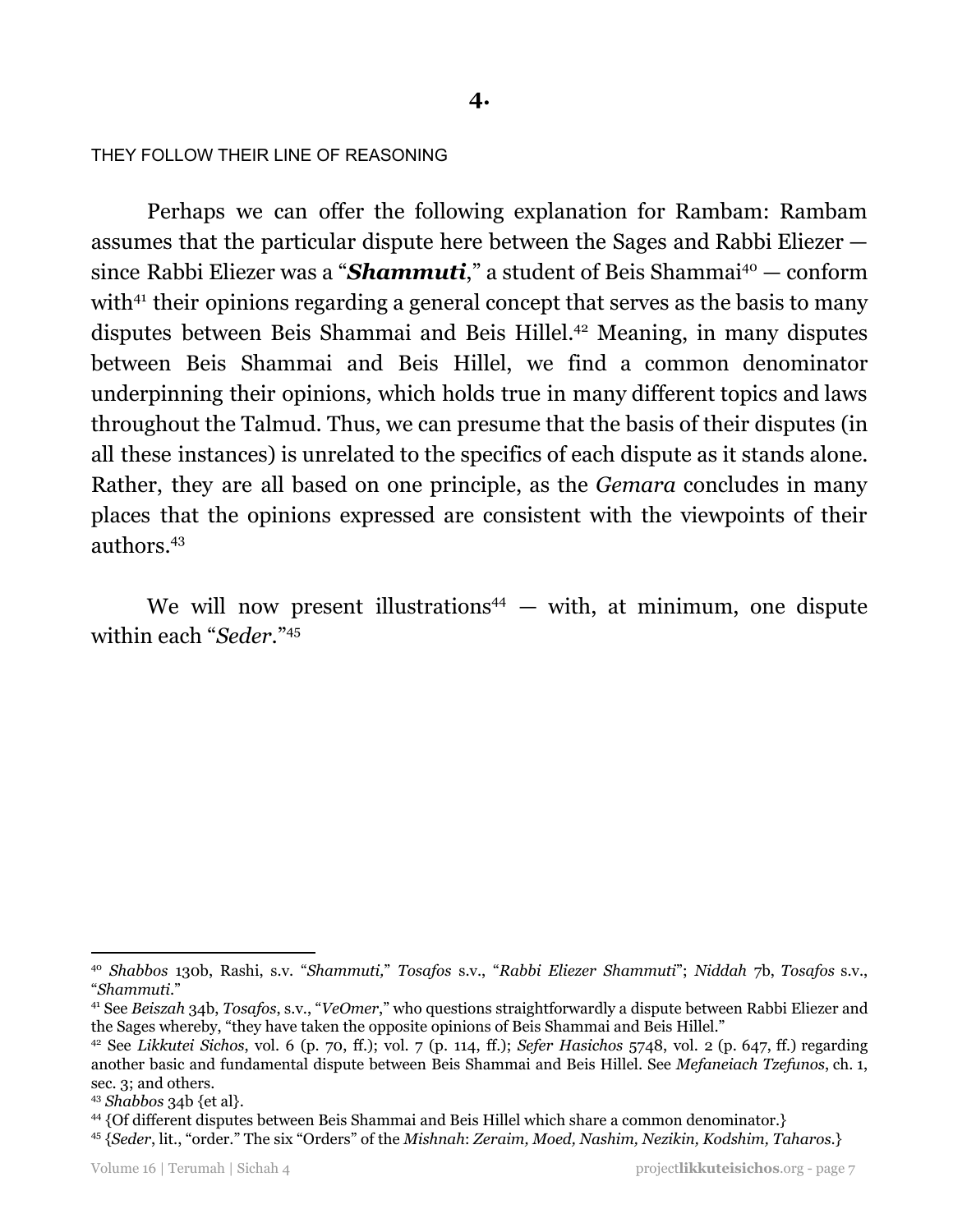*SEDER ZERAIM —* THE BLESSING MADE OVER A FIRE

Seder Zeraim: In tractate Berachos,<sup>46</sup> regarding the wording of the blessing over a fire recited after *Shabbos* concludes, we find a dispute between Beis Shammai and Beis Hillel: "Beis Shammai says: 'Who created the light of fire.' Beis Hillel says: 'Who creates the lights of fire.'" The *Gemara* then proceeds to explain this dispute:<sup>47</sup> "Beis Shammai maintains that there is a single light in fire," i.e., there is only **one** (color) of light in fire, and therefore we say "light" in the singular. "And Beis Hillel maintains that there are many lights in a fire. This was also taught in a *Beraisa*: Beis Hillel said to Beis Shammai: There are many lights in a fire." (Fire contains many colors: red, white, and green.)<sup>48</sup> Therefore, we say "lights" in the plural.

Obviously, Beis Shammai and Beis Hillel are not disagreeing about a physical fact. The physical fact is that a fire contains many different colors. So how could Beis Shammai say, "there is a single light in a fire"?

The explanation:

Beis Shammai maintains that according to **Torah,** matters are ascertained primarily on the basis of their basic property,<sup>49</sup> as perceived by our first impression (first glance). (This is **analogous** to the principle that "a judge may adjudicate based only what he can see.")<sup>50</sup> Beis Hillel maintains that, primarily, every matter needs to be judged as it is broken up into its details and components, even though the details are not readily visible and require investigation, etc. This approach, in particular, is the determining factor in Torah laws.

<sup>46</sup> *Berachos* 51b.

<sup>47</sup> *Ibid.,* 52b

<sup>48</sup> Rashi, loc. cit.

<sup>49</sup> {In the Hebrew original, "*tochanam haklali*"; lit., "their overall substance (or content)."}

<sup>&</sup>lt;sup>50</sup> Sanhedrin 6b. {The intent is that a judge is required to rule based on his understanding of the situation (after thorough investigation and consideration) — even though the possibility always exists that some of the factors are unbeknown to him.}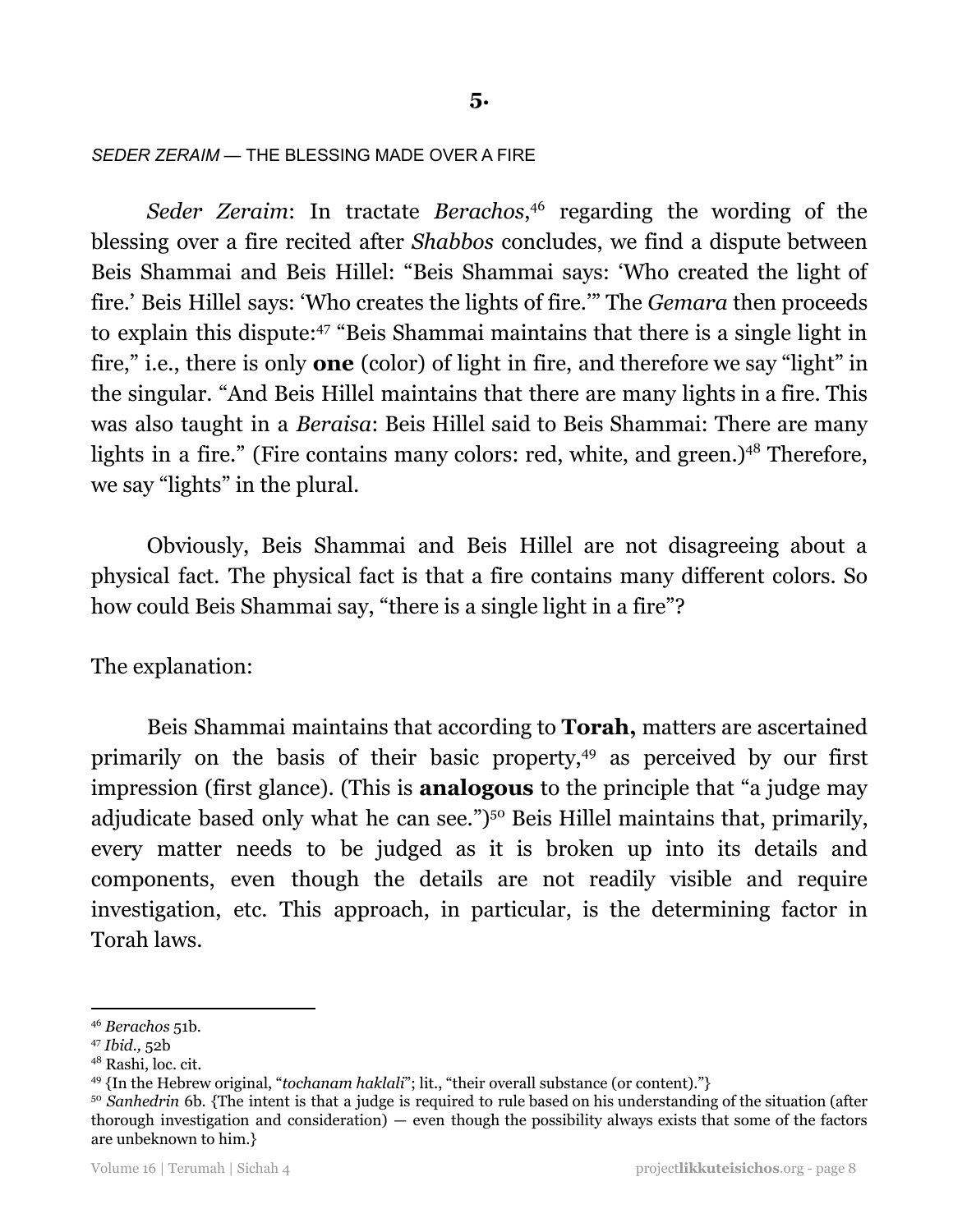On this basis, we can understand the rationale behind the dispute. The law regarding the blessing over {the fire of} a burning candle is as follows: "One does not recite a blessing over the burning candle until he derives benefit from its light."<sup>51</sup> Meaning, the obligation to recite a blessing only begins when a person is able to benefit from the light, or when he actually *does* benefit from it.<sup>52</sup> The benefit begins when he sees its flame **as a whole**. At that point, he sees a plain flame that has **one** color ("one light"). Therefore, Beis Shammai maintains that the blessing also needs to be recited over the general creation of fire, "light of fire."

In contrast, Beis Hillel maintains that since upon further scrutiny, a person will see many "lights" in the flame, and in actual fact, he benefits from **all** the colors of the flame — therefore, the wording of the blessing needs to be, "Who creates the **lights** of fire."

#### **6.**

*SEDER NASHIM —* PRAISING A BRIDE

*Seder Nashim*, in tractate *Kesuvos*: 53

How do we dance before the bride {i.e., what do we say in her presence}? Beis Shammai says: "{We praise} the bride as she is" (according to her beauty and eminence — Rashi). Beis Hillel says: {In all cases, we say that she is} "a beautiful and graceful bride." Beis Shammai said to Beis Hillel: "If she was lame or blind, do we say that she is a beautiful and graceful bride? But the Torah says, 'Distance yourself from falsehood!"<sup>54</sup> Beis Hillel said to Beis Shammai: "According to you, if a person made a bad purchase in the marketplace, should one praise or denigrate it in the purchaser's eyes? {Of course} you would say that one should praise it."

<sup>51</sup> *Mishnah*, *Berachos* 51b.

<sup>52</sup> See *Berachos* 53b.

<sup>53</sup> *Kesuvos* 16b, ff.

<sup>54</sup> *Shemos* 23:7.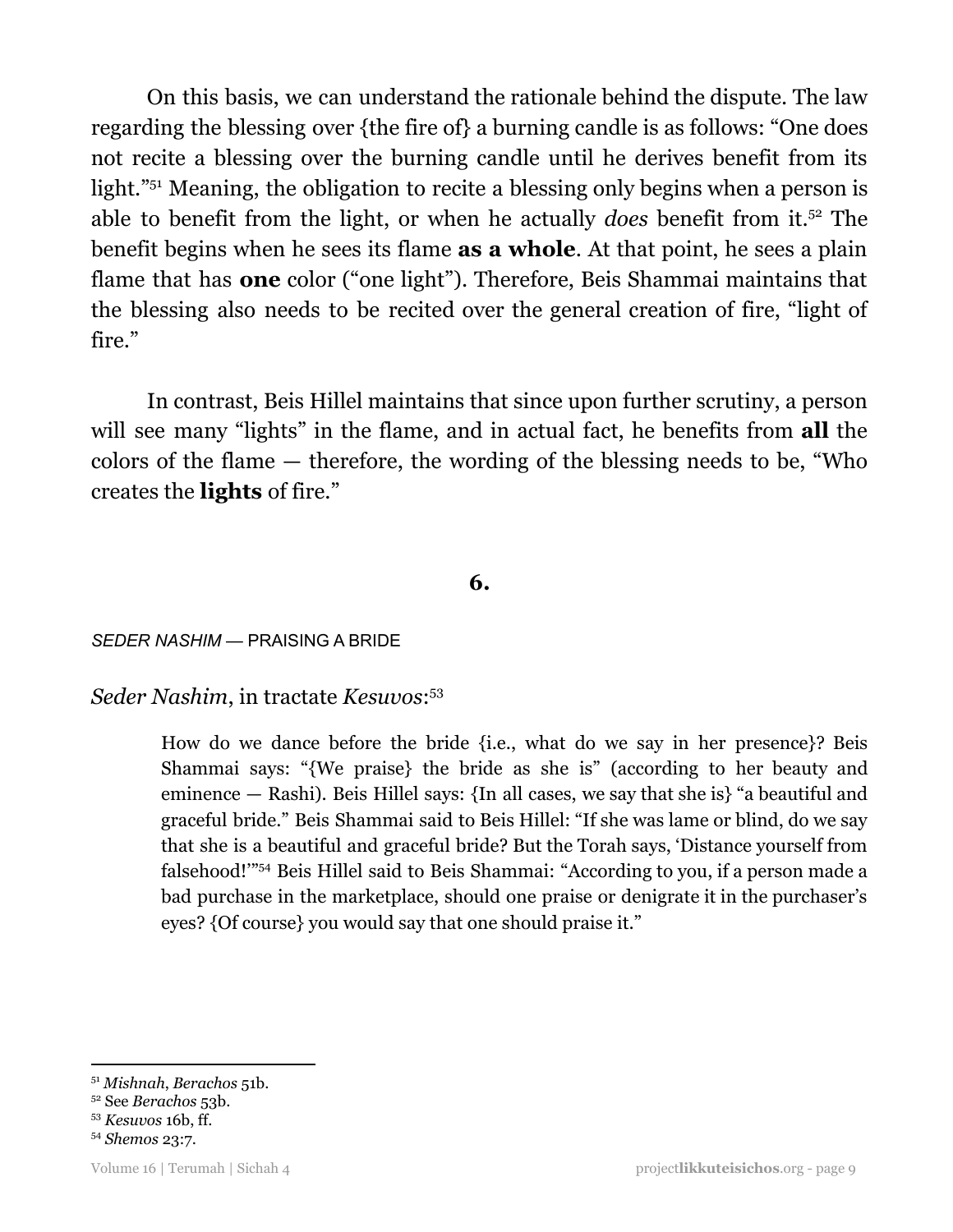Obviously, Beis Hillel also agrees that Torah commands us to "distance yourself from falsehood," and Beis Shammai also agrees that when a person already purchased something, others should praise it in his presence.

But here, too, the explanation is that they are consistent with their viewpoints: Beis Shammai maintains that we must always assess an item as it appears immediately, at first glance." Since this bride does not appear to have the virtues of being "a beautiful and graceful bride," it makes no sense to praise her with these virtues. Rather, we praise her based on our first impression: "the bride as she is."

In contrast, Beis Hillel maintains, consistent with their perspective, that we must analyze the details and scrutinize the matter. Since the groom has made "an acquisition," i.e., he has chosen this bride, obviously, in his eyes, she is beautiful and graceful.<sup>55</sup> [On this basis, we can appreciate the *Gemara's* subsequent remark: "From here the Sages said: A person's mind should always be "commingled" {i.e., harmonious} with those of other people {*briyos*}."<sup>56</sup> From here we see that since "people's minds are unalike,"<sup>57</sup> an individual must be "assessed" in accordance with **his** mind, similar to the adage, "Do not judge your fellow until you have reached **his place**<sup>"58</sup> (keeping in mind all the varying interpretations of the term "place"). In this way, a person develops an empathetic disposition even toward "*briyos*."] 59

Thus, we can also understand why, according to Beis Hillel, this is not a lie. After deliberating on this situation in careful detail, we conclude that from the perspective of **this** groom, the bride is, in fact, beautiful and graceful. In contrast, Beis Shammai maintains that a determination is based on a thing's general category and appearance. Therefore, we may not say, "a beautiful and graceful bride" if she is lame or blind. Saying so would violate the injunction to "keep away from a false matter."

<sup>55</sup> See *Sotah* 47a.

<sup>56</sup> {*Kesuvos* 17a.}

<sup>57</sup> *Berachos* 58a; *Sanhedrin* 38a; *Derech Eretz* ch. 9.

<sup>58</sup> *Pirkei Avos*, ch. 2, *mishnah* 4 ("Hillel said"); see *Tanya,* ch. 30.

<sup>59</sup> {Lit., "creatures," *briyos* connotes people of low spiritual stature. See *Tanya* ch. 32}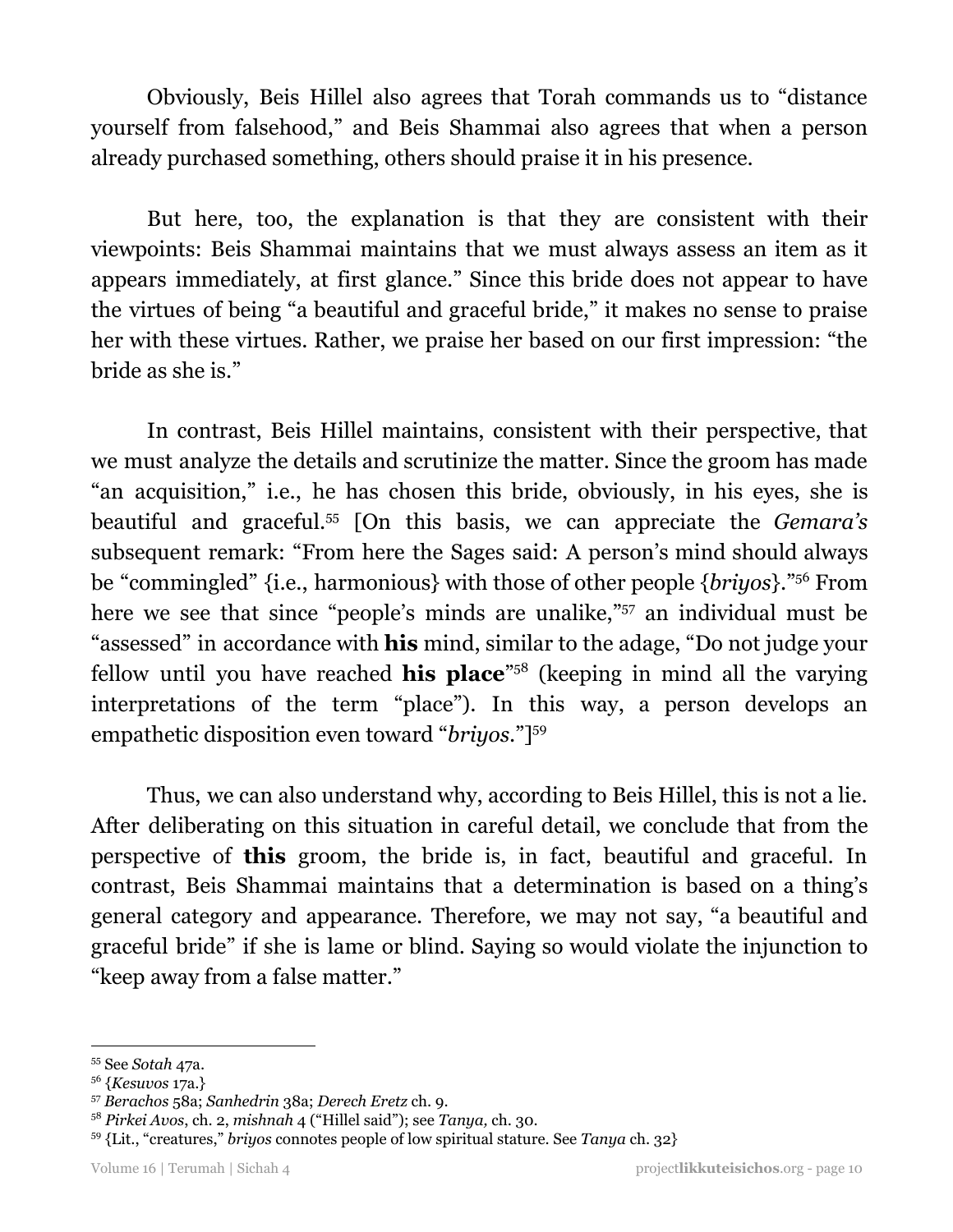*SEDER NEZIKIN* — HILLEL AND SHAMMAI THEMSELVES

We can further prove and illustrate this principled disagreement that finds expression in these disputes between Beis Shammai and Beis Hillel by analyzing a dispute between Shammai and Hillel themselves. We will look at two cases in which the consistency of their viewpoints is sharply underscored: In the first, we will see how remaining consistent with his opinion caused Shammai to rule leniently, and Hillel to rule stringently (the **opposite** of their usual positions). In the second case, this consistency is emphasized through narratives regarding the masters themselves $60 -$  how Shammai and Hillel actually acted.

In *Seder Nezikin*, tractate *Eduyos*, we learn: 61

Shammai says: "For all women, it suffices {if we consider them *tamei* from} their time {of discovering a discharge of blood}." Hillel says: "{A woman who finds blood internally is considered to be *tamei*} from {the last} examination until {the present} examination, even for many days."

Shammai maintains that a woman who discovers a discharge of blood will defile any *tahor* objects she touches from the moment she notices the blood and onward, but what she touches beforehand is not rendered *tamei*. Hillel maintains that she defiles *tahor* items that she had touched from **after** her last examination that emerged *tahor*.

The *Gemara* explains (according to the first suggested rationale):<sup>62</sup>

Shammai maintains: Keep the woman in her presumptive status, and {until she actually discovers blood} the woman retains the presumptive status of being *tahor*. And {why does} Hillel {disagree}? He maintains that we "keep an item in its presumptive status" only where the item itself does not weaken the presumptive status. But {in the *mishna's* case of} the woman {who discovers a discharge of blood},

<sup>60</sup> {In the Hebrew original, "*maaseh Rav*." A particular action performed by a Sage is strong confirmation of the Sage's opinion regarding this matter. See *Shabbos* 21a; et al.}

<sup>61</sup> *Eduyos*, ch. 1, *mishnah* 1.

<sup>62</sup> *Niddah* 2a ff.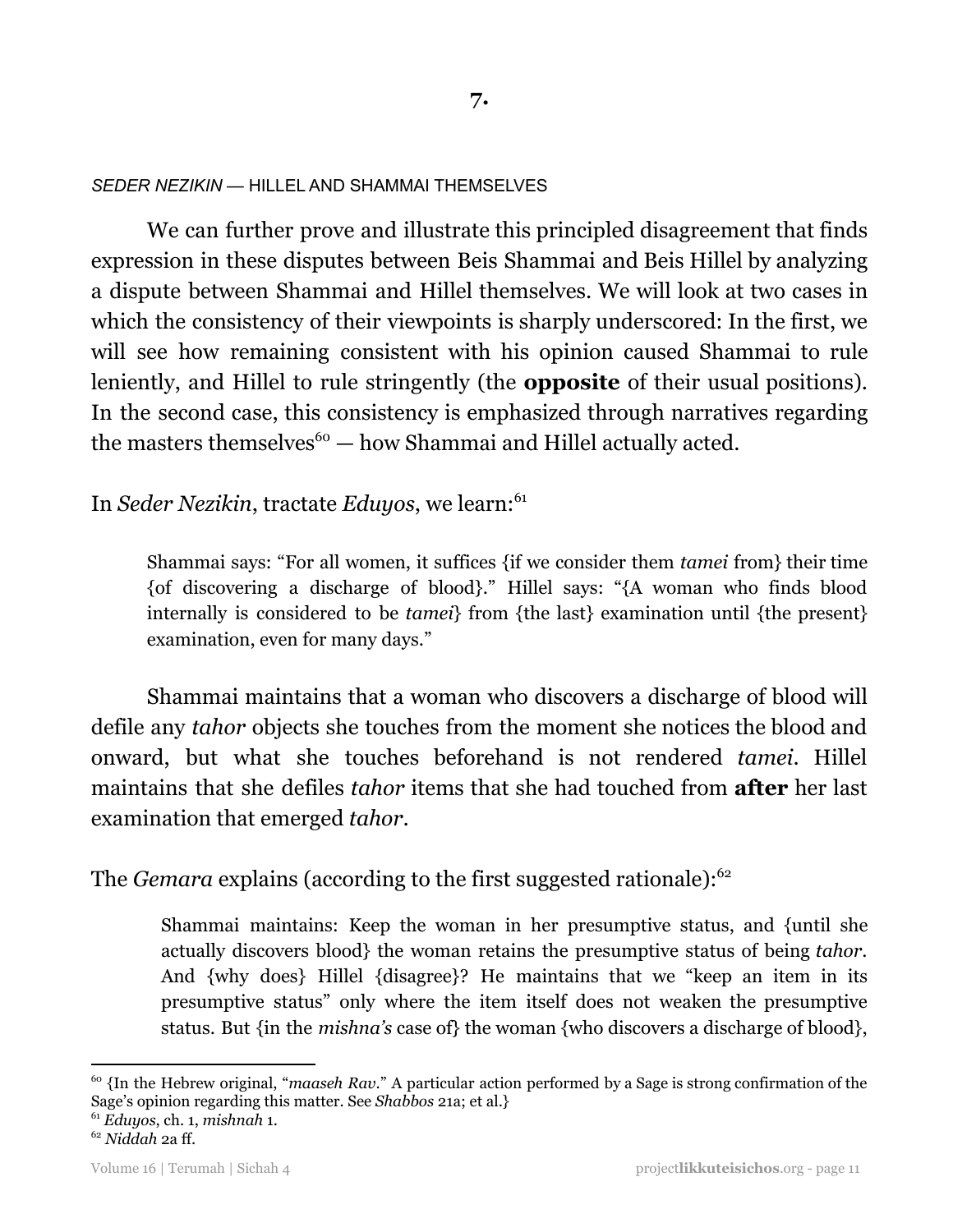since {according to nature} she sees blood flow from her body {at regular intervals}, we do not say {in this case}, "keep her in her presumptive status."

Here we see the same lines of reasoning in their opinions: Shammai maintains that we look at an item as it immediately appears (or does not appear) at first glance. Therefore, it suffices to consider a woman *tamei* from the time that she discovered discharge of blood, and not earlier, before she noticed it. (And consequently {with regard to whatever she touched before she actually saw the blood} we keep her in her presumptive status {at that time}). Hillel, however, maintains that we do not suffice with what we see on the whole; rather we must analyze the details of the matter, i.e., her seeing blood. Meaning, a woman seeing blood now (in this time) is a result of something else  $-$  a weakening {in her presumptive status} caused by her body. Meaning, discovering blood is a natural occurrence for a woman. For this reason, we cannot keep her in her {earlier} presumptive status of *taharah*,<sup>63</sup> and the *tahor* items {that she had touched} become *tamei* (at least, doubtfully so).

#### **8.**

#### *SEDER MOED —* IN RESPECT TO PROSPECTIVE CONVERTS

In *Seder Moed*, tractate *Shabbos*,<sup>64</sup> we also find this difference between the positions of Shammai and Hillel in three instances of gentiles who wished to convert:

In one case, the gentile said, "Convert me on condition that you will teach me (only) the Written Torah." In the second case, the gentile said, "Convert me on condition that you teach me the entire Torah while I stand on one foot." And in the third, the gentile said, "Convert me on condition that you install me as the *Kohen Gadol*." In all three instances, Shammai pushed them away and Hillel accepted and converted them.

<sup>63</sup> {Ritual purity.}

<sup>64</sup> *Shabbos* 31a.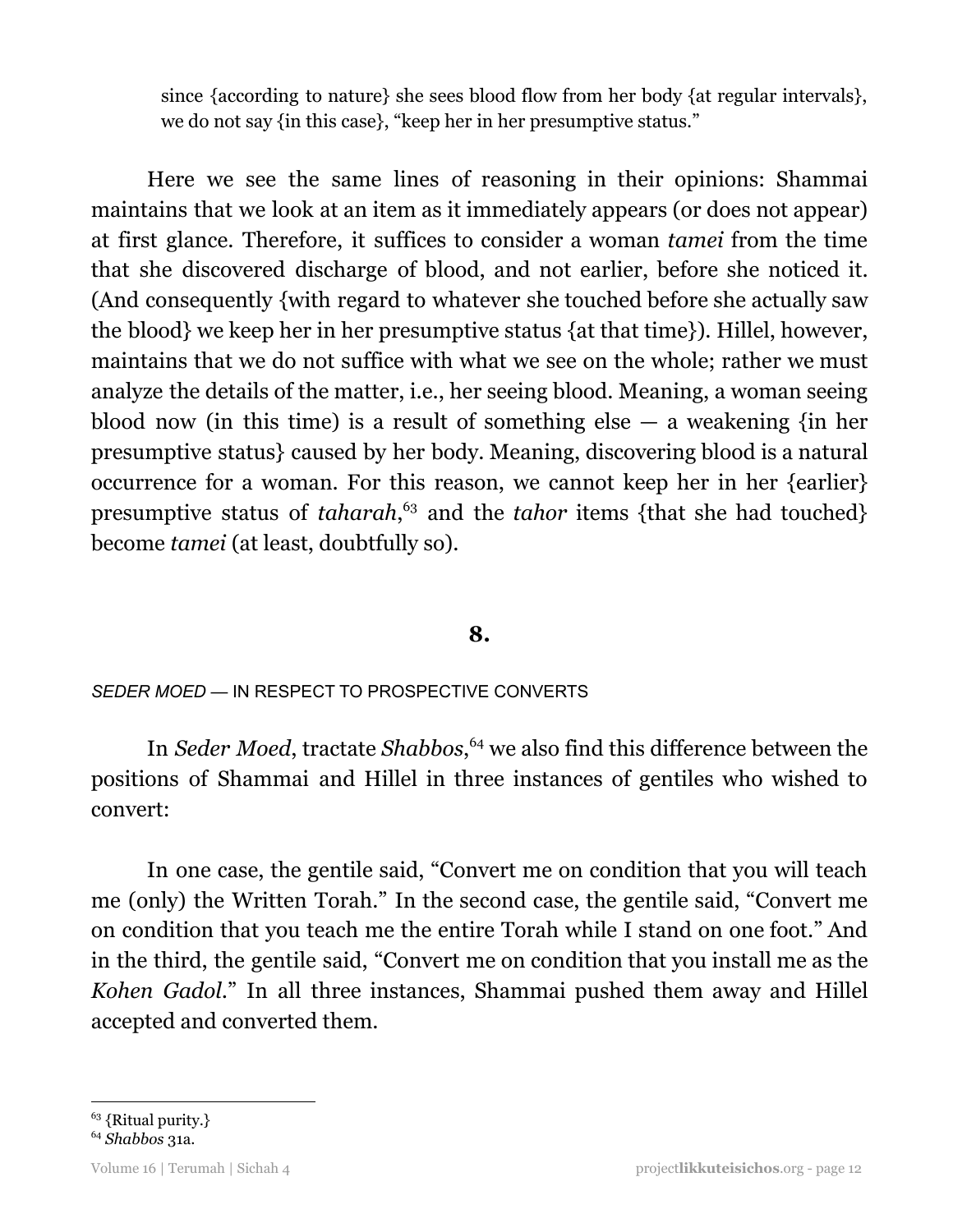However you look at this episode, it is puzzling: As a rule, we refrain from accepting converts easily. Moreover, these converts had explicitly declared that they desired to convert "on condition." Making such conditions are inappropriate. [In fact, if a person wishes to convert in order to obtain a position of leadership, or something to that effect, or if he refuses to abide by the entire Torah, he is not accepted as a convert.]<sup>65</sup> How could Hillel have accepted them? And {conversely:} if their acceptance as converts was appropriate — and we see that, in fact, they did convert and become honest converts — why had Shammai rejected them?

The explanation is as mentioned above: In accord with his general line of reasoning, Shammai's overall perception of the situation determined his response, i.e., the general implication of what the converts said and the means by which they wanted to convert. Since their terms were unacceptable, Shammai rebuffed them. Hillel, however, consistent with his line of reasoning, judged each of the converts based on the details of, and underlying reasoning behind, their statements. He had discerned that they were all sincere in their desire to convert. (Why they had said what they did, as mentioned above, was for purely a **tangential** reason — they did not understand what being a *Kohen Gadol* entailed, and so forth.)

#### **9.**

#### *SEDER KODSHIM — FOWL AND CHEESE AT THE SAME TIME*

In *Seder Kodshim*, tractate *Chullin*: 66

Fowl may be placed on a table together with cheese but may not be eaten {together}; these are the words of Beis Shammai. Beis Hillel says: It may not be placed {on the table} nor may it be eaten {together with it}.

<sup>66</sup> *Chullin* 104b (*mishnah*). <sup>65</sup> See *Yevamos* 24b, 47a, 109b; *Bechoros* 30b; *Mishneh Torah*, "*Hichos Issurei Biah*," ch. 13, par. 14.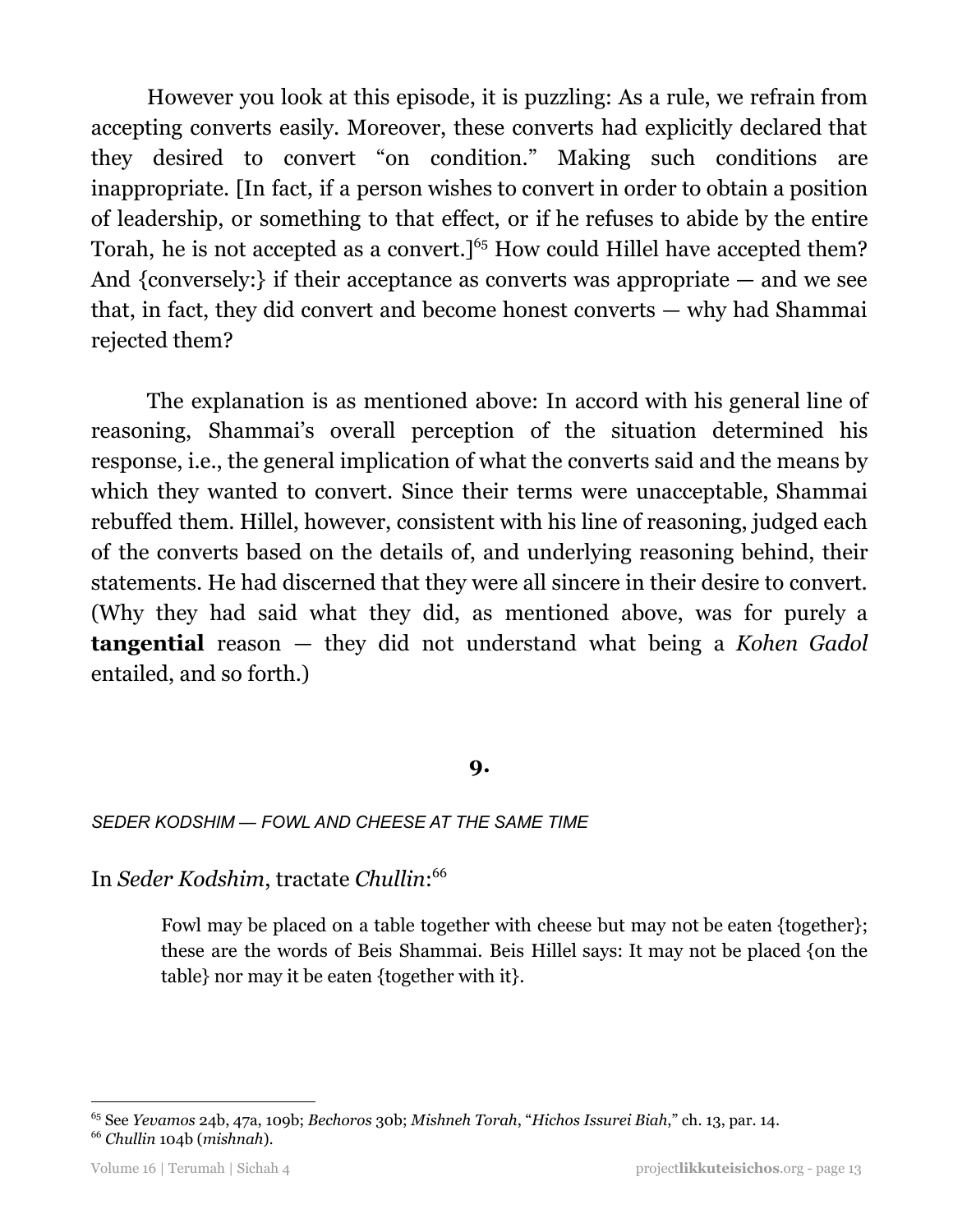Beis Shammai maintains that we look at the matter (placing fowl on a table) as it is on its own. Therefore, there is no suspicion of a prohibition by just **placing** fowl on a table together with cheese.

Beis Hillel, however, consistent with their line of reasoning, maintains that we need to analyze this matter in {all} its details. And in this case, we need to consider the likelihood of cause and effect. Placing fowl on a table could act as a trigger to cause something {a prohibition}; since ("the inclination of man's heart is evil from his youth"), $67$  if we allow people to place both items on the table, we are concerned that in the end, people might come to eat them together. 68

#### **10.**

#### *SEDER TAHAROS —* BOOK COVERS

One of their disputes in *Seder Taharos* (and from which we glean an insight into our case {i.e, in the end of tractate *Chagigah*}).

In tractate Keilim,<sup>69</sup> we find a dispute:

Covers of scrolls, whether decorated or not, are susceptible to *tumah* according to the view of Beis Shammai. Beis Hillel says: Those that are decorated are *tahor*, and those that are not decorated are susceptible to *tumah*.

The *Rogatchover* Gaon<sup>70</sup> explains their dispute based on *Raavad's*<sup>71</sup> interpretation of the difference between a "case" and a "covering." A "case" serves to protect whatever is inside it. Therefore, a case is susceptible to *tumah*, because it falls into the category of "objects that a person uses." $72$  But a

<sup>67</sup> *Bereishis* 8:21.

<sup>68</sup> The explanation in the main text follows the interpretation of *Mishneh Torah*, "*Hilchos Maachalos Asuros*," ch. 9, par. 20 (See *Lechem Mishneh*, loc. cit.); *Tur* and *Shulchan Aruch*, beg. of sec. 88; See {however} Rashi on *Chullin*, 104b, s.v., "*aval hacha*"; *Yad Avraham* on *Shulchan Aruch*, loc. cit.; et al.

<sup>69</sup> *Keilim*, ch. 28, *mishnah* 4.

<sup>70</sup> {Rabbi Yosef Rosen (1858-1936) of Rogatchev (Belarus).} *Responsa of Tzafnas Paneach* (ed., New York) sec. 136 (also quoted in *Tzafnas Paneach al HaTorah*, *parshas Shemini*, p. 106).

<sup>71</sup> *Raavad* on *Toras Kohanim*, *Vayikra* 11:32.

<sup>72</sup> {See *Keilim* ch. 16, *mishnah* 7.}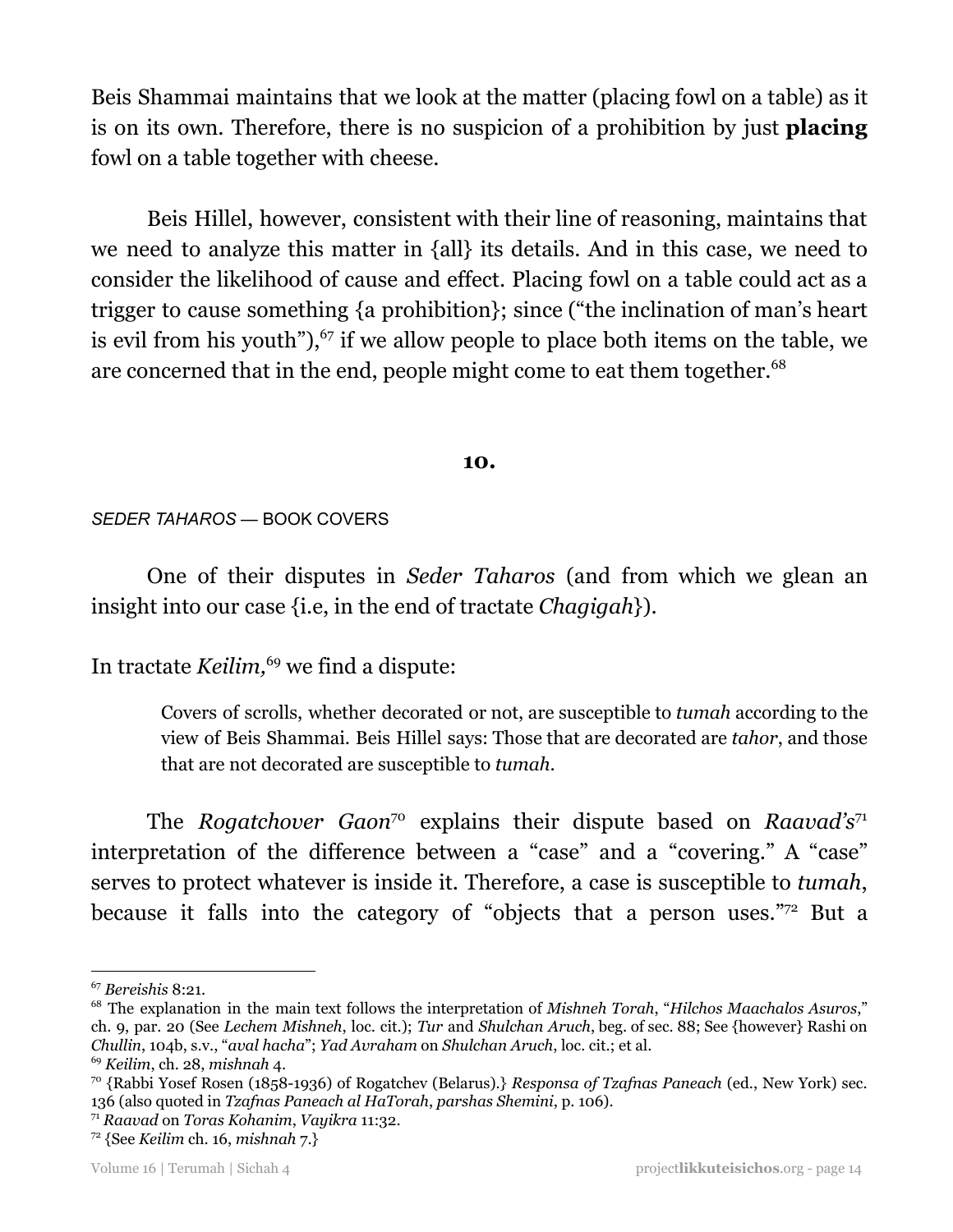"covering" does not serve to protect the covered item, just to beautify it. Therefore, it is insusceptible to *tumah*. 73

This, then, serves as the rationale behind the dispute between Beis Shammai and Beis Hillel. "Decorated covers of scrolls," which wrap around the scrolls and serve {only} to beautify the scrolls, have the *halachic* status of a covering. Therefore, Beis Hillel maintains that they remain *tahor*, whereas "undecorated covers of scrolls," which do not serve to beautify the scrolls, are susceptible to *tumah*. In contrast, Beis Shammai maintains that also the coverings of objects are susceptible to *tumah*.

We will clarify the {Rogetchover's} explanation of this dispute based on the above: Beis Shammai maintains that we look at an item based on its general categorization (a cover), without delving into and analyzing its particulars. At first glance, both types of covers serve as accessories to cover and protect a utensil. Therefore, they are susceptible to *tumah*. In contrast, according to Beis Hillel, we need to consider the details of the items, in our case, the details that illustrate the "function" and intended use of each type of utensil separately. "Decorated covers of scrolls" serve to beautify the covered utensil; therefore, they have the status of a covering. A covering is subordinate to the utensil it covers and is not categorized as a utensil; hence, they are insusceptible to *tumah*. However, "undecorated covers of scrolls" do not serve to beautify the utensil that they cover; rather, they serve as cases that protect and shield utensils. Thus, they are susceptible to *tumah*.

We find<sup>74</sup> that Rabbi Eliezer concurs with Beis Shammai, and the Sages, with Beis Hillel.

<sup>73</sup> {The *halachah* is that anything intended to serve a person (אדם משמשי (or to serve (or protect) his objects (משמשי משמשיו (is susceptible to impurity. On the other hand, something intended for purely aesthetic purposes, is not susceptible to impurity.}

<sup>74</sup> See the sources brought down in *Tzafnas Paneach*, ibid.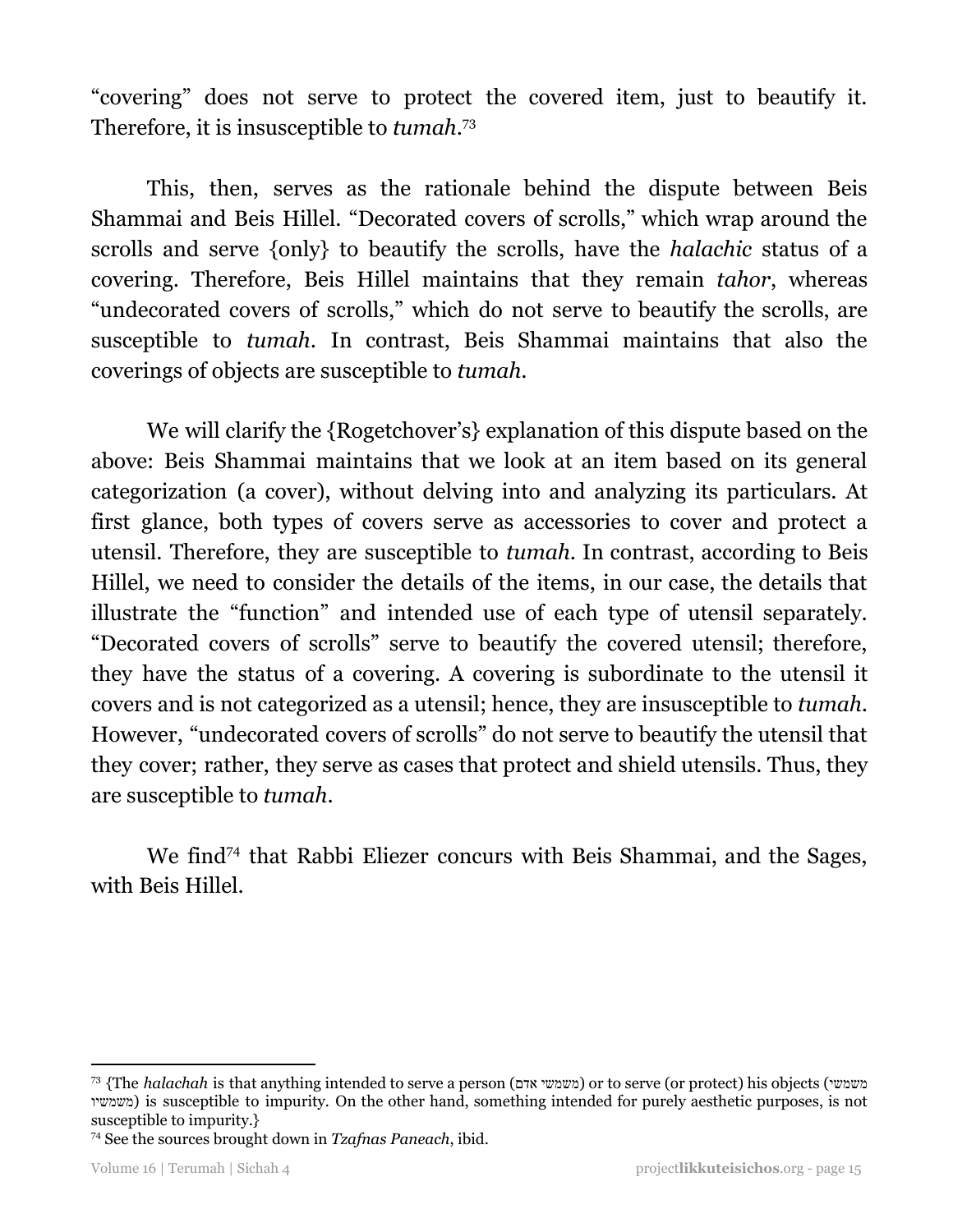#### **11.**

#### TYING IT BACK TO THE DEBATE IN *CHAGIGAH*

Based on all the above, we will understand the rationale behind the dispute — consistent with their respective viewpoints — in the *mishnah* at the end of tractate *Chagigah*, mentioned above.

Rambam maintains that Rabbi Eliezer, a disciple of Beis Shammai, and the Sages adopt the respective viewpoints of Beis Shammai and Beis Hillel in the aforementioned disputes.

Rabbi Eliezer maintains that a covering is susceptible to *tumah* — since the Altar (and each one of its **parts**, which is a piece of the "Copper Altar") is included in the general category, as the name of the altar indicates, of a *copper* or *golden* altar {utensils also made from those metals}. Hence, they are susceptible to *tumah*. The fact that a detailed observation shows that the copper and gold served merely as a cover that was secondary to the altar does not matter in establishing its status. Thus, the altars would be *tamei* if not for **Torah** saying that they are equivalent to earth, which is insusceptible to *tumah*.

The Sages maintain that we do not need to employ this inference from earth. Although in general the altars — copper and gold — are metal utensils, and they are referred to as such, if we analyze the altars in detail, the metal serves as plating. Plating, no matter what it is made out of  $-$  gold or copper, etc.  $-$  is subordinate and therefore insignificant with respect to the utensil. (Thus, the utensil itself cannot become susceptible to *tumah* (as a result of the plating).)

The details outweigh the generalities, as discussed.

Therefore, we do not need to rely on a special inference from the verse to prove that the altars cannot become *tamei*. Rather, the reasoning {of the Sages}, "because they are plated" suffices.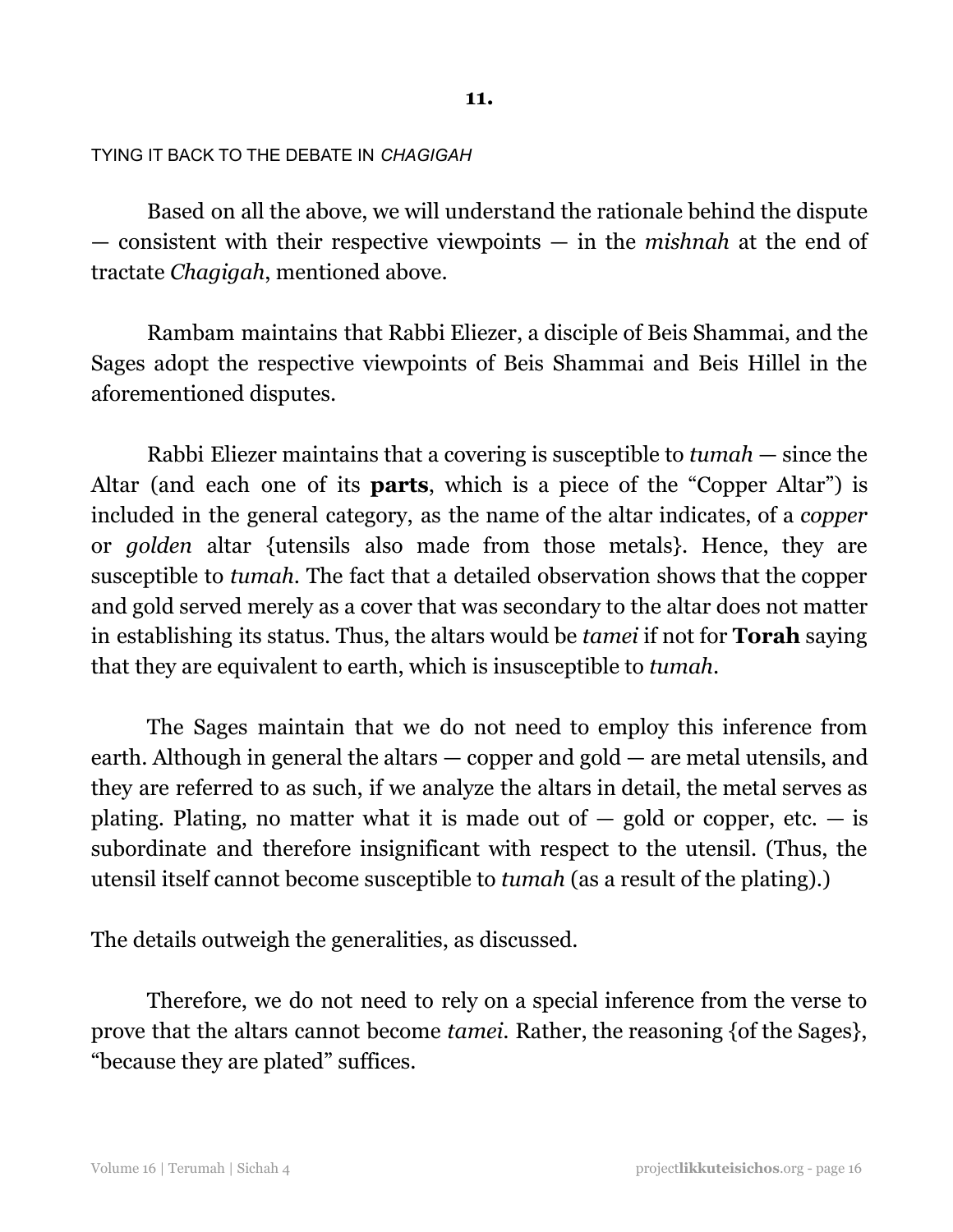**12.**

#### THE CONNECTION TO THE BEGINNING OF THE TRACTATE

On this basis, we can also clarify the connection between the beginning and the end of tractate *Chagigah*. At the beginning of the tractate, we also find a dispute between Beis Shammai and Beis Hillel. The crux of the explanation behind the dispute **there** is the same as the explanation behind the dispute between Rabbi Eliezer and the Sages at the end of the tractate.

#### In the first *mishnah<sup>75</sup>* of tractate *Chagigah*, we learn:

Beis Shammai say: The *olas re'iyah*<sup>76</sup> must be worth at least two silver {*ma'ah*} coins, and the *chagigah<sup>77</sup>* must be worth at least one silver *ma'ah* coin. And Beis Hillel says: The *olas re'iyah* must be worth at least one silver *ma'ah* and the *chagigah* at least two silver {*ma'ah*} coins.

Beis Shammai maintains that the *olas re'iyah* that every person needed to bring when they ascended to the Temple for the Festival needed to be worth two silver coins, and the *shalmei chagigah* could be worth less — "one silver *ma'ah* coin." Beis Hillel maintains the opposite position: the *shalmei chagigah* needed to be worth more than the *olas re'iyah*.

The *Gemara*<sup>78</sup> explains that Beis Shammai focuses on the fact that "the *olas re'iyah* goes up entirely to Hashem, which is not so with regard to the *chagigah*." Meaning, since the whole *olas re'iyah* ascends to Hashem, it needs to be worth more than the *shalmei chagigah* which is eaten by people. In contrast, Beis Hillel maintains that, "on the contrary! The *chagigah* is superior, as it has two consumptions." 79

<sup>75</sup> According to the division of the Mishnah as printed in the *Gemara*.

 $76$  {Lit. A burnt-offering of appearance. Every festival, when the Jewish people came on a pilgrimage to the Temple in Jerusalem, they had to each bring two sacrifices. The *olas re'iyah*, an animal offered and burned completely on the Altar, and a *chagigah* (also known as the *shalmei chagigah*) an animal eaten partially by the owners, partially by the *kohanim*, and partially offered on the Altar.}

<sup>77</sup> {See previous footnote.}

<sup>78</sup> *Chagigah* 6a.

 $79$  {I.e., part is burned on the altar, and part is consumed by people.}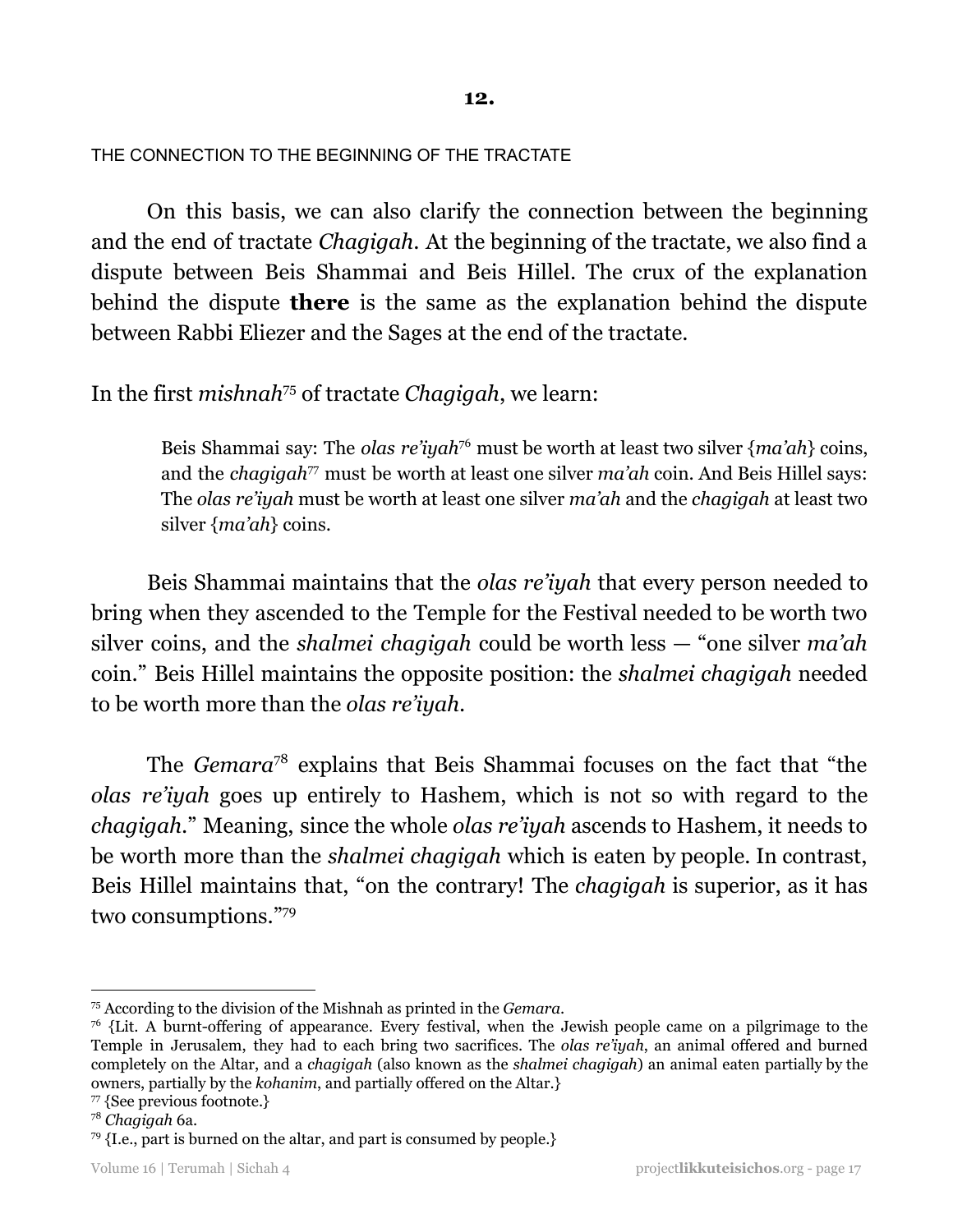The meaning behind this is as follows: When looking at sacrifices in a general sense, presumably we would conclude that a sacrifice offered entirely to Hashem should be worth more than a sacrifice that is only partially offered to Hashem (as Beis Shammai maintains). However, once we analyze the details of this matter, we reach the opposite conclusion. {In the case of *shalmei chagigah*, some parts are burned on the altar, and the rest is eaten by the *kohanim* and by the people who offered the sacrifice.} The *kohanim* eating part of the sacrifice (and the owners also eating part) is also a *mitzvah*. Therefore, **their** eating is also a sanctified act. Thus, "on the contrary! The *chagigah* is superior" (Beis Hillel's opinion), for it has "two consumptions" intended for **Hashem** {i.e., the parts consumed by the altar, and the parts consumed by the *kohanim* (and owners)}. Therefore, its price must be more than the *olas re'iyah*.

#### **13.**

#### *GEHENOM* HAS NO POWER OVER THE SINNERS OF ISRAEL

Based on the aforementioned explanation regarding the Sages' rationale (according to Rambam's understanding) we can also explain the connection between the *Gemara's* two statements at the end of the tractate: "The fire of *Gehenom*<sup>80</sup> has no power" over "Torah scholars,"<sup>81</sup> and over "the sinners of Israel."<sup>82</sup> Additionally, we can explain how these statement are a continuation of and connected to the subject of the Altar's plating:

First, the *Mishnah* and *Gemara* discuss the altars in the Temple, explaining how the sacrifices facilitated Hashem's dwelling in the Temple. Then,

<sup>80</sup> {Purgatory.}

<sup>81</sup> {The *Gemara* there writes: This can be derived by an *a fortiori* inference from the salamander [*salamandra*]**,** a creature created out of fire and immune to its effects, and whose blood is fireproof: If a salamander, which is merely a product of fire, and nevertheless when one anoints his body with its blood, fire has no power over him, all the more so should fire not have any power over Torah scholars, whose entire bodies are fire, as it is written: "Surely My words are as fire, says the L-rd**"** (*Yirmiyahu* 23:29), and the words of Torah become part of the Torah scholars' very bodies.}

<sup>&</sup>lt;sup>82</sup> {The *Gemara* there writes: This can be derived ... from the Golden Altar: If the Golden Altar, which has plating that is no more than the thickness of a gold *dinar*, and which has incense burning on it for many years and yet fire has no power over it, as the gold miraculously remained undamaged, all the more so should immunity from fire be granted to the sinners of Israel, who are filled with good deeds as a pomegranate is full of seeds.}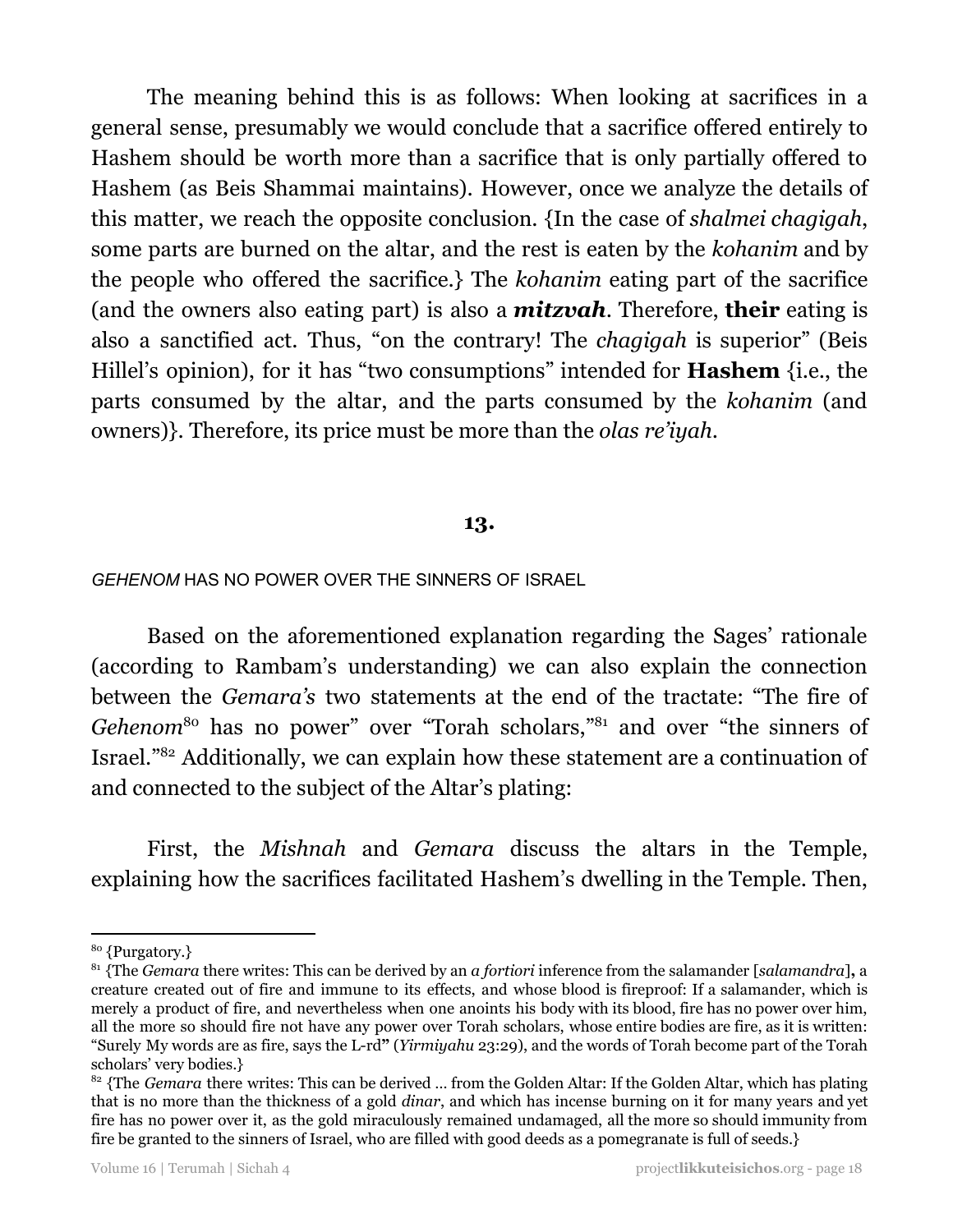the *Gemara* explains the Sages' opinion (according to Rambam) that the finer details of a matter must be considered, and we see that {metal} plating is subordinate to the actual utensil. Following this, the *Gemara* presents the teachings regarding {the fire of *Gehenom* having no power over the Jewish people — highlighting the true, and elevated spiritual status, of all Jews as reflected in} the verse, "I will dwell in them," in every single Jew (as mentioned above, Section 1). Every Jew can create a **personal Temple** in himself through his *avodah*. Here, too, the aforementioned rationale applies:

When we analyze the finer details in accordance with Beis Hillel's ruling, it becomes clear that even a person's undesirable aspects— even those which are evident in Jews who have transgressed — do not define their true essence. These aspects are merely "plating" — a superimposed cover — which is subordinate and insignificant compared with their essence. The essence and core of a Jew is an altar — holy and good. Therefore, the fire of *Gehenom* cannot possibly prevail over them.

#### **14.**

#### HASHEM AND THE JEWISH NATION, GROOM AND BRIDE

This explanation also dovetails with Beis Hillel's overarching opinion regarding how to view Jewish people. This is emphasized in the previously-mentioned dispute between Beis Shammai and Beis Hillel, in which Beis Shammai says, "The bride as she is," and Beis Hillel says, "A beautiful and graceful bride." (This explanation is also alluded at in the names "Shammai" and "Hillel."):

As known,<sup>83</sup> Hashem and the Jewish nation are called metaphorically "bride and groom." Beis Shammai, whose name "Shammai" is cognate to the word *hasham* in the phrase, "*hasham orchosav* — {lit.,} he *appraises* his ways 84 — maintains that we must be very particular and properly evaluate a Jewish

<sup>83</sup> In many statements of our Sages, and in fact the entire book of *Shir Hashirim* is based on this premise.

<sup>84</sup> {Meaning, one who scrutinizes his behavior.} *Moed Katan* 5a; *Sotah* 5b.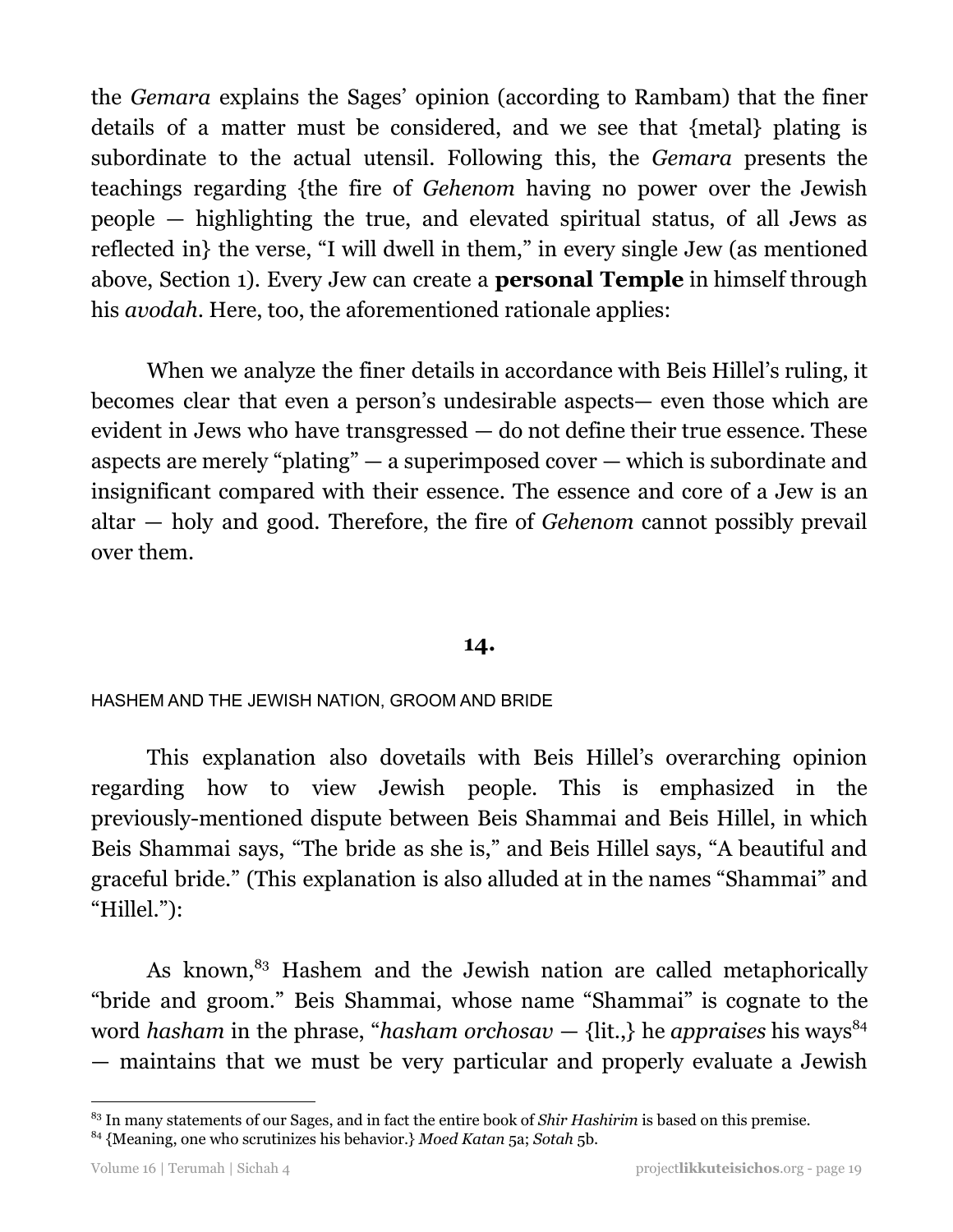person's mode of conduct based on his actual behavior ("the bride as she is"), and we relate **to them** correspondingly.

In contrast, Beis Hillel — whose name Hillel is cognate to the word *behilo*, in the phrase, "*behilo neiro*," {"his lamp would *shine*"}<sup>85</sup> – illuminates and uncovers the inner core of every entity, in a manner that determines how we relate to it in actuality in this physical world. Beis Hillel thus maintains that in essence, every Jew is good, "a beautiful and graceful bride." The proof for, and explanation of, this comes from the analogy of someone "who made a… purchase in the marketplace… one should praise it in his eyes…." Since Hashem made a "purchase" — He chose the Jewish nation — obviously, in essence, what he "purchased" is good and holy. Even if superficially, this does not appear to be the case, this does not change who they really are, and on a deeper and essential level, they are good. Since we know with certainty that the groom (Hashem) chose and acquired this "purchase" for Himself, the Jewish people must be a "beautiful and graceful bride"!

However, to achieve this end, one condition must be met (as the *Gemara* in *Kesuvos* continues).<sup>86</sup> A person is told to be "commingled' {i.e., in tune} with people, the "*briyos.*" When a person "mingles" with *briyos*, meaning, when he recognizes and is cognizant of the conditions and climate prevalent in this physical world, and of all a person's tribulations, etc., then he will certainly discover the truth. The bride is "beautiful and graceful."